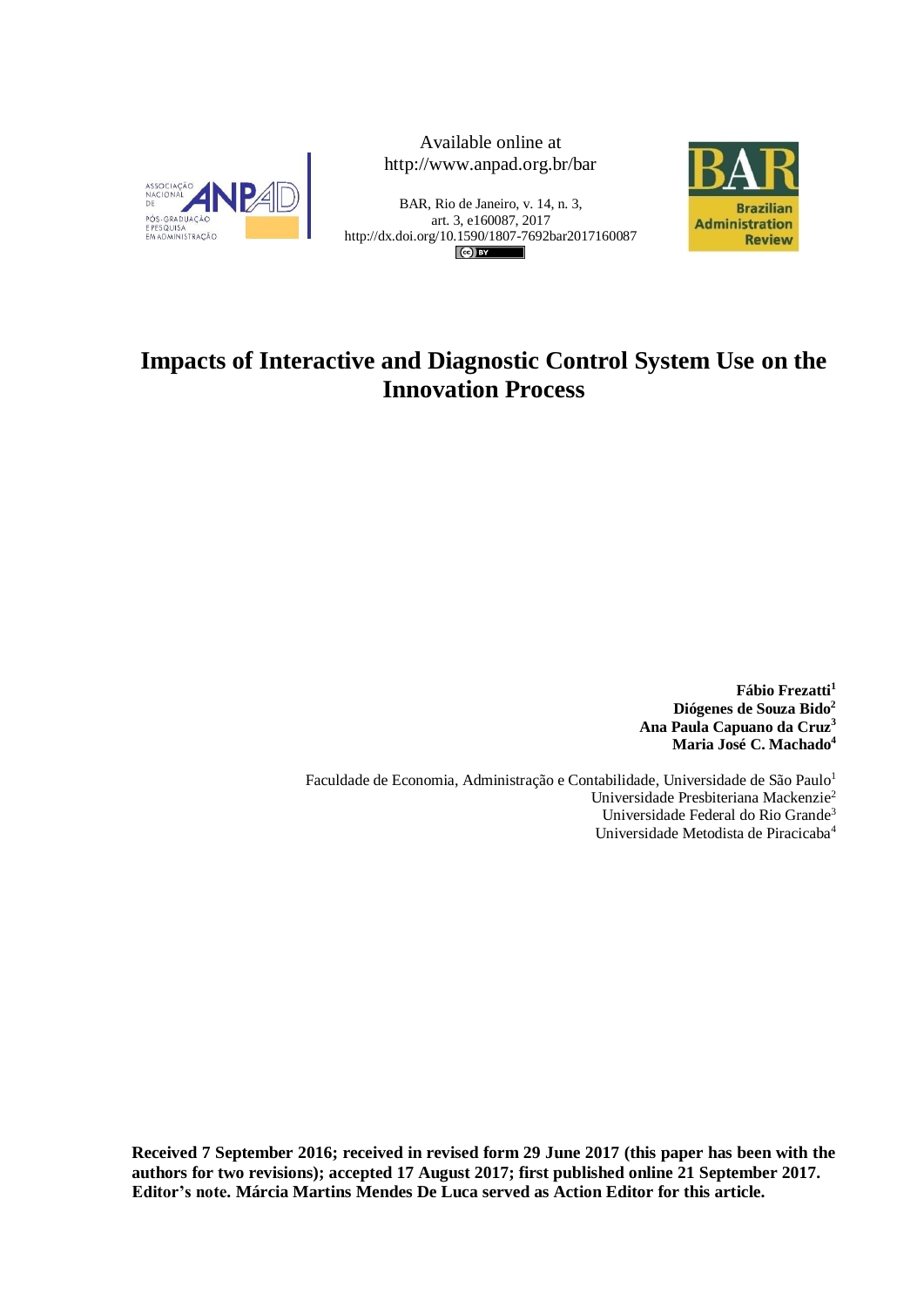# **Abstract**

This research explores the innovation process in organizations based on the Management Control System (MCS). We examined the link between the diagnostic and interactive uses of management control systems and their association with the intensity of the innovation process. Motivations for the research are: (a) enhance the potentiality of the model by including variables that are external to the organization, and (b) offer an empirical emergent country perspective on innovation. The study is quantitative and the data were collected by means of a survey questionnaire involving a sample of 121 Brazilian companies. The analysis was supported by structural equation modeling. The contributions are: (a) enhancement of the model by including the influences exerted by external stimuli on the intensity of innovation, (b) confirmation of the utility of the model in an emergent country, and (c) despite the controversial literature, highlighting the importance of the interactive use of the Management Control Systems process, by offering an empirical perspective on innovation control. A positive implication of the findings relates to the use of a broader and not exclusively internal model to increase its potentiality, reflecting the organizational reality by including the dynamism of external stimuli and the innovation control perspective.

**Key words**: innovation process; diagnostic control system; interactive control system, dynamic tension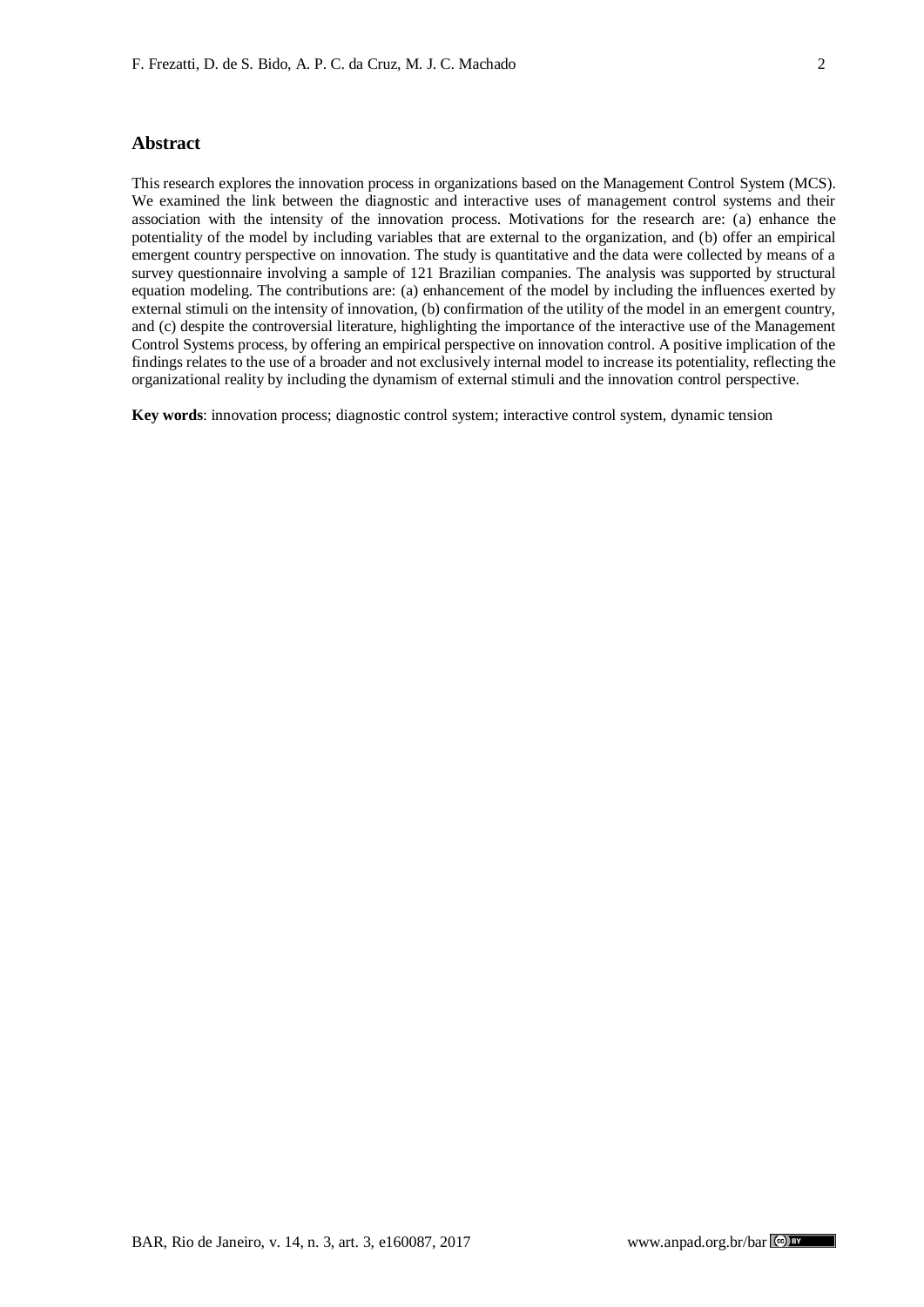The path to success in innovation involves a number of factors, and organizations must be constantly aware of the external environment and the search for new opportunities in order to develop a culture of innovation (Simons, 1995). When structured in this manner, organizations are able to plan processes that serve as the basis for systematically and collaboratively finding untapped opportunities, which is a feature that is considered as being fundamental to successful innovation (Teece, 2010).

Innovation has been studied by many researchers, such as Schumpeter (1997), Freeman (1995) and Damanpour (1991). Although much research has been developed, results regarding how the organizational structure inhibits or facilitates it are still not sufficient. For several reasons, the lack of success in the way that researchers have tried to examine the organizational structure, whether in terms of process or outcome, for example, has made it difficult to reconcile the results and improvements (Damanpour & Gopalakrishnan, 1998).

Successful innovation, therefore, requires companies to plan innovation, and such planning must be supported by structured methods, tools, and frameworks that allow integration between multidisciplinary teams and areas of multiple specificities. This is a very important motivation for the research: to capture the relevance of the Management Control System (MCS) to the innovation process. However, it has been noted that the role of MCSs with respect to their contribution to organizational innovation has rarely been demonstrated and has even been ignored altogether (Arjaliès & Mundy, 2013; Bisbe & Otley, 2004). Although recognized, variables that are external to the organization are not included in the studies even though they produce internal turbulences that impact the organization. A broader model is thus required to capture these elements. There is an impact of not including the external variables, resulting from the fact that the models are extremely rigid and cannot capture changing needs, which is a very important part of reality. This is the first gap.

The second gap involves the lack of research beyond the Anglo-Saxon world. This is important in order to better address social activity, which is very far from regulated and normalized actions. Academics have been required to reassess and extend their theories in order to examine the strategic challenges businesses face in emerging economy contexts (Hoskisson, Eden, Lau, & Wright, 2000; Meyer, Estrin, Bhaumik, & Peng, 2009). It must be considered that there are different cultural contexts that reflect upon organizations (Cliff & Jennings, 2005; Coviello & Jones, 2004; Gupta, Levenburg, Moore, Motwani, & Schawarz, 2011; Holt, Rutherford, & Kurato, 2010) although research has indicated the benefit of MCSs to the innovation process (Bedford, 2015).

The approach of the traditional literature is to discuss diagnostic and interactive control **systems** (Ferreira & Otley, 2009; Henri, 2006; Simons, 1995; Su, Baird, & Schoch, 2015, Tessier & Otley, 2012); however, the main focus of this analysis really involves the diagnostic and interactive **uses** of these control systems (Abernethy & Brownell, 1999; Simons, 1991, 1994). This research approach provides an analysis that enables the same tool to be used in different ways and captures planning and monitoring actions for innovation projects. Consequently, this investigation leads to the following research question: **what kind of association can the use of MCSs have with the intensity of the innovation process?** 

This article begins with an introduction that outlines the motivation behind the development of the study, the research question, and the difficult demands that certain organizations have faced when addressing innovation. Second section provides a literature review on the research topic, and third section presents the theoretical model explored in this study and the hypotheses developed. The methodological framework adopted is described in fourth section. Fifth section presents the results of the study, re-examining each of the tested hypotheses, and the last section presents the discussion and conclusions drawn from the study.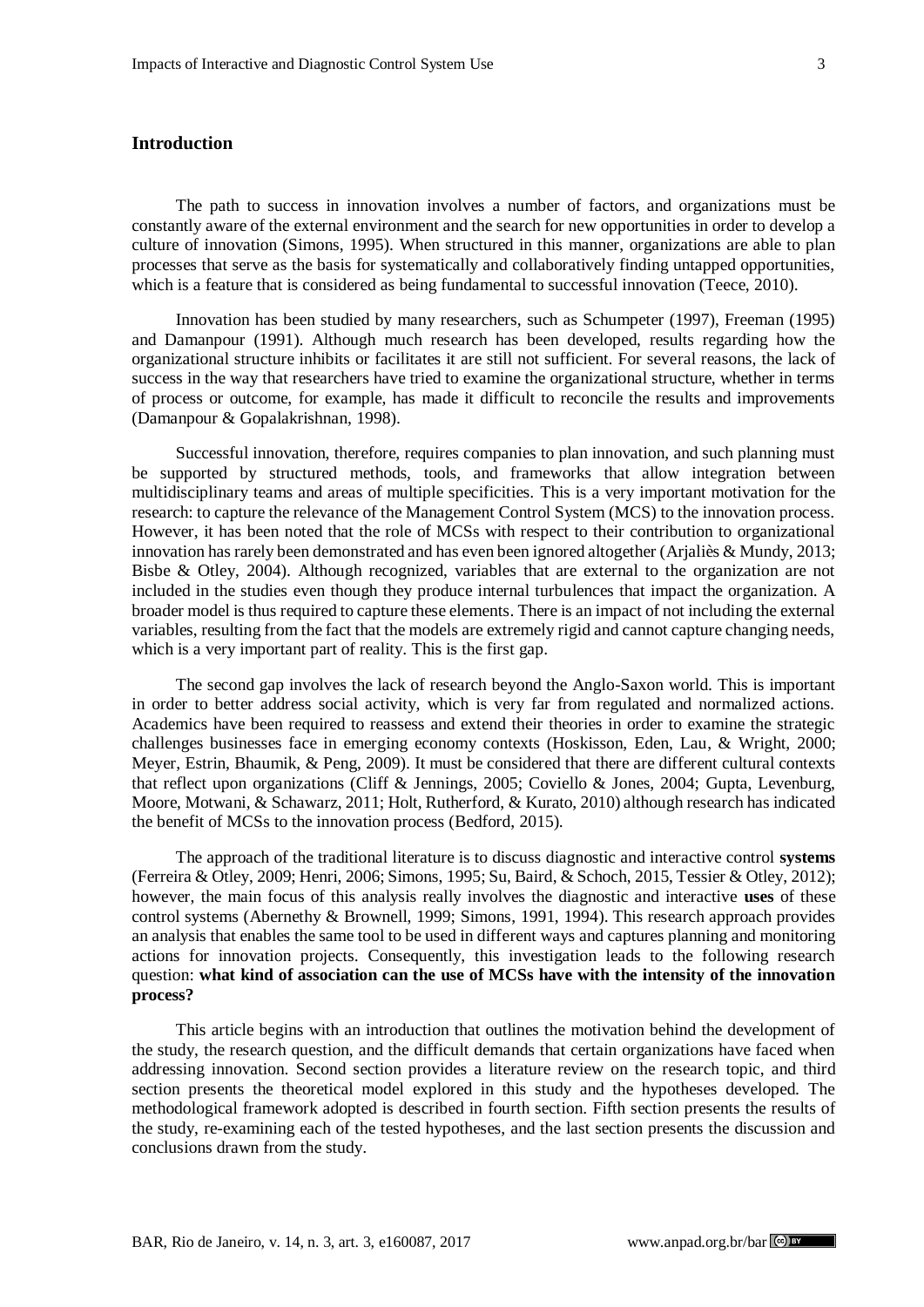## **Literature Review**

For the development of this research, literature was reviewed and related to the following themes that compound the conceptual model: (a) external stimuli, (b) innovation strategy, (c) MCSs, (d) diagnostic use of control systems, (e) interactive use of control systems, (f) dynamic tension, and (g) innovation intensity.

# **External stimuli**

The approach of Groot and Lukka (2000) is used to include elements that are external to the organization in the analysis because these elements can explain occurrences and dynamics within the management model. This is consistent with the proposal from Simons (1995), in that when recognizing external elements, the model is geared toward a perspective that is not static but is instead oriented towards change and the effect of external stimuli.

#### **Innovation strategy**

Innovation is a process that includes technical activity, design, development, and management that results in the commercialization of new (or improved) products or the first use of new (or improved) processes (Freeman, 1995).

Although some authors characterize the different innovation focuses by type (Gopalakrishnan  $\&$ Damanpour, 1994), they are generally characterized by strategy because strategy will indicate the way that innovation will be implemented and how the efforts will be allocated. Abernathy and Utterback (1978) studied innovation strategy in two groups: product and process. As for this study, the types researched were: product, process, technology, organization, and manner that product/service is offered.

#### **Management control system (MCS)**

Despite the existence of several different approaches to the concept of MCSs (Anthony, 1976; Anthony & Govindarajan, 2008; Berry, Broadbent, & Otley, 2005; Ferreira & Otley, 2009; Malmi & Brown, 2008; Simons, 1995), we based this study on Simons (1995). His definition states that MCSs: "are the formal, information-based routines and procedures managers use to maintain or alter patterns in organizational activities" (p. 5).

Diagnostic and interactive control systems are the parts of the mechanisms that provide support in the implementation of strategies or in adapting to competitive environments (Simons, 1995). The power of MCSs is not related to one of the specific levers but instead to the combination that produces the dynamic tension (Hofmann, Wald, & Gleich, 2012; Simons, 1995). The intra-relationship between the uses of diagnostic and interactive systems is important and must be researched because of the need to understand the learning process (Ferreira & Otley, 2009).

# *Diagnostic use of control systems*

The diagnostic control system seeks to ensure that decisions align with the goals of the organization (Simons, 1995). Frequently, when authors refer to MCS, they typically only refer to the diagnostic information system. The diagnostic control system is the formal system of organizational information that monitors results and corrects deviations from expected performance standards (Chenhall, 2007).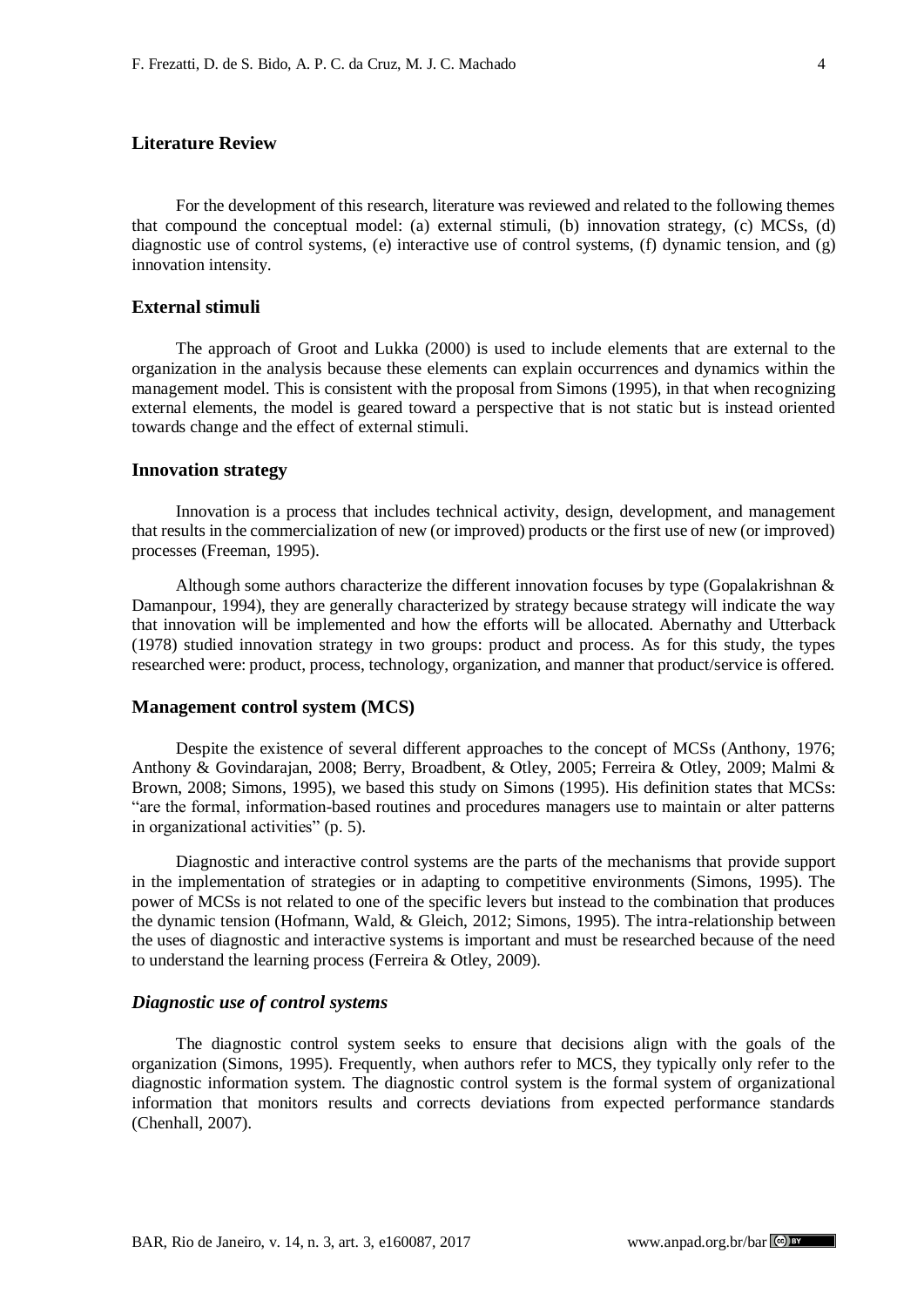#### *Interactive use of control systems*

Simons (1995) reinforces the importance of the interactive system, which circumvents these problems and aims to provide answers to management elements that were not considered in the previously developed strategic planning process. Thus, the interactive control concerns the system that involves managers in the decisions of subordinates; this system's focus of attention is on the aspects of control that do not routinely appear in information systems (Abernethy & Brownell, 1999). This provides the complementarity of both systems (Ferreira & Otley, 2009; Hofmann *et al.*, 2012).

#### **Dynamic tension**

Dynamic tension is an expression used by Simons (1995) to characterize antagonistic situations that must be defined (*e.g.*, old *vs.* new, maintenance *vs.* change, freedom *vs.* restriction, and empowerment *vs.* accountability) and are, in a way, part of organizational life and management. Tensions are considered dynamic due to the continuous and varied strategic forces acting both internally and externally (Mundy, 2010). They are created by the ability to use diagnostic and interactive control systems, which must provide conditions for reconciliation of tensions between innovation and efficiency.

#### **Innovation intensity**

Intensity is another word to define what Damanpour and Gopalakrishnan (1998) treated as radicalness, and consists of a division between what is routine innovation and non-routine innovation and what produces a minor or major innovation. With regard to intensity, innovation may be incremental or radical (Gersick, 1991; Tushman & Romanelli, 1985). Incremental innovation that encourages the *status quo* (Koberg, Detienne, & Heppard, 2003) involves a lower level of impact and change than radical innovation (Un, Cuervo-Cazurra, & Asakawa, 2010), and the process of reorientation produces fundamental changes in the activities of organizations, representing a clear departure from existing practices (Damanpour & Gopalakrishnan, 1998).

#### **Theoretical Model and Hypotheses**

The theoretical model (Figure 1) takes into account the antecedents of managerial control (external stimuli and innovation strategies), the MCS itself (diagnostic and interactive control systems and dynamic tensions), and the innovation intensity.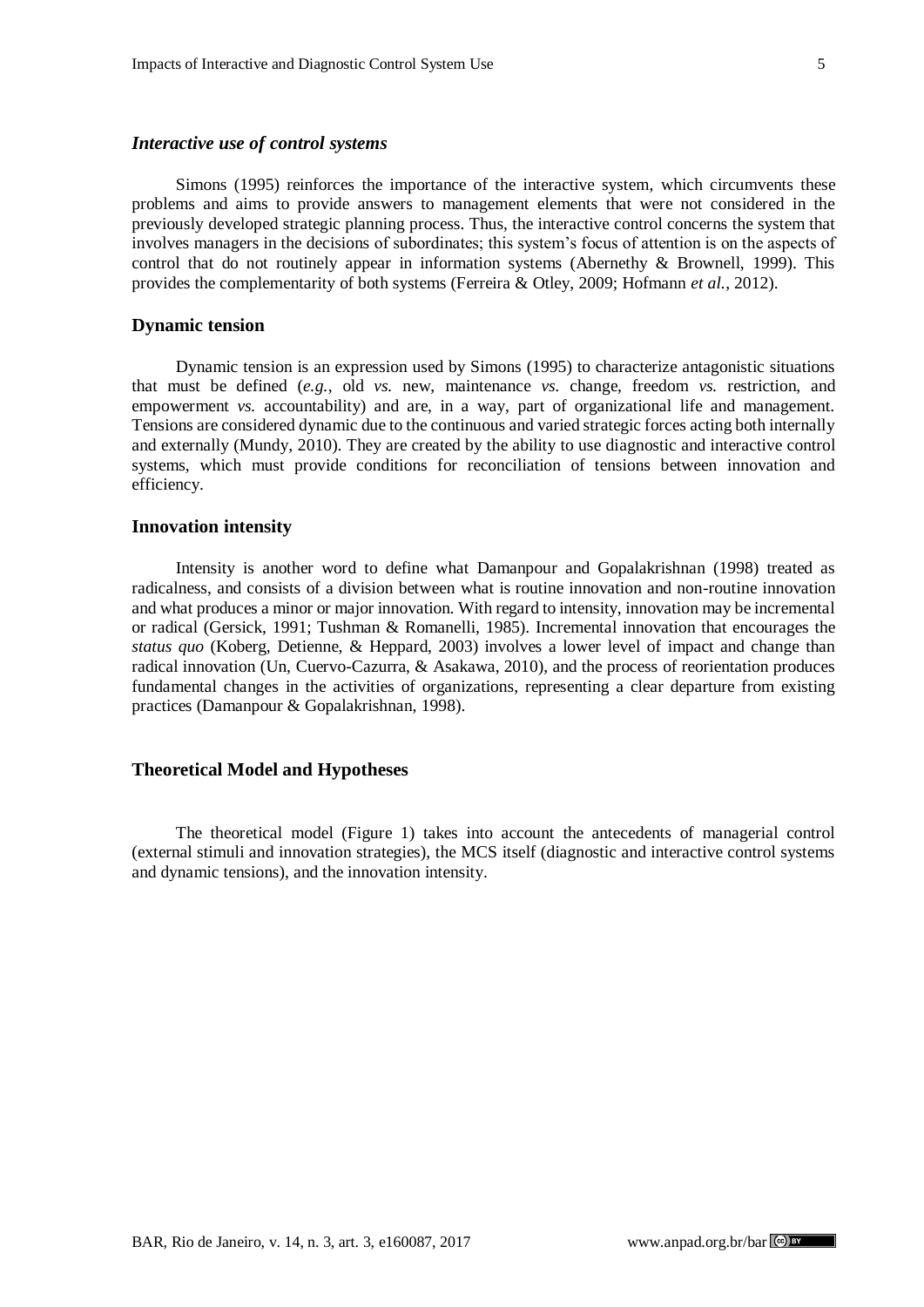

**Figure 1.** Theoretical Model of the Use of the MCSs as Innovation Mediators

# **External stimuli and innovation strategy**

Organizations exist in a given environment and constantly interact with the external environment. Thus, in the hypothetical model in this study, it is assumed that there are antecedents to the **use** of control systems that correspond to external stimuli and innovation strategies. The organization formalizes the innovation strategies in its plans and the environment in which it exists is changing all the time. The relationship between external stimuli and innovation strategies (*e.g.*, the prioritization of actions focused on processes, products, and organization) is particularly relevant to understanding the organization's model as a whole (Coad & Herbert, 2009; Kaplan & Norton, 1996; Teece, 2010).

External stimuli can create pressure on innovation strategies in several ways, such as when the government changes regulations for a particular product, which could reduce the planned margin of a local producer. As a result, in its innovation strategy, the local producer will evaluate whether to continue the innovation process or postpone it. In negative circumstances organizations tend to reduce or postpone investment in innovation (Moll, 2015) and decisions require criteria for choosing projects to be protected.

Another example would be when the government in a particular country makes the trade rules more protectionist. In this case, a local organization could bring forward investment to increase the potential production of goods for local consumption. In the first example, the action could eliminate or reduce the innovation investment and in the second, the action moves the moment that the innovation is due.

In order to capture, understand, and assimilate external stimuli, an alignment is required with how the organization is accommodated in terms of internal thought processes, which depend on narrow or broad experiences that limit or expand the accommodation zone. Greater accommodation capacity will create knowledge capacity (Jarzabkowski, 2004) and the need for mechanisms to address new and more complex demands. In the case of government protectionism, previous experience of such changes creates knowledge for facing the challenges and avoiding undesirable alternatives and risks.

Additionally, the organization's capacity to track external forces depends on the power, capability, and knowledge of the relevant external structures (Coad  $\&$  Herbert, 2009). This means that a structured innovation strategy is required in order to understand, act and react in response to external stimuli. This leads to the formulation of the first hypothesis:

**Hypothesis 1.** External stimuli have a positive association with innovation strategies.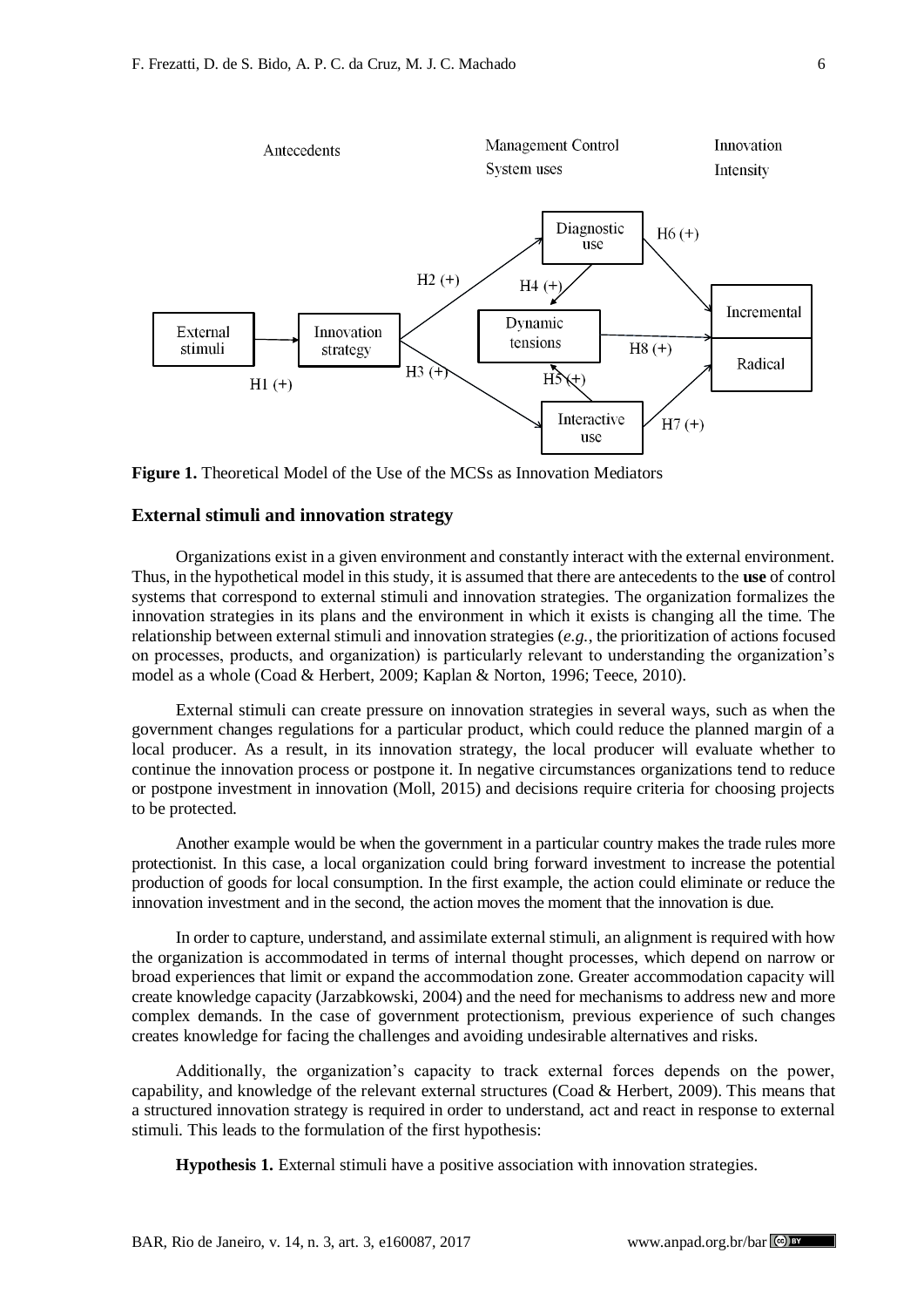## **Innovation strategy and the diagnostic and interactive uses of MCS**

Despite the fact that the MCS should exist before an innovation project starts, as an antecedent, the innovation strategy, with projects focusing on products, processes, or organization, would affect use in terms of the frequency information is needed, the design, and details of the management mechanisms in order to support approvals and the monitoring process. The inclusion of innovation in the diagnostic and interactive control system is the ingredient that will contribute to shaping the internal environment of the organization (Bisbe & Otley, 2004). Despite the fact that the literature tends to minimize or ignore the potential role of formal MCSs in influencing successful (product) innovation, there is evidence of a connection, at least in the case of low innovation organizations (Bisbe & Otley, 2004).

Directing an innovation strategy for products, processes, technology, organization, and the manner that products/services are offered (Abernathy & Utterback, 1978; Gopalakrishnan & Damanpour, 1994) creates demands on the diagnostic and the interactive control system. Simons' (1995) framework challenges, in the way it applies to innovation, whether an interactive control system makes companies more inclined to develop and launch new products or whether it contributes to successfully enhancing the impact of the introduction of new products with planned performance (Bisbe & Otley, 2004).

The diagnostic system involves two different moments of control: (a) *ex-ante*, when goals and objectives are defined and at some point are approved for the short, medium, or long term; within the strategic planning, balanced scorecard, capital budget, and budget and rolling forecast; we can get a common view of the organization, common vocabulary, and focus on the critical success factors; and (b) the second very important moment concerns the monitoring process when the organization follows up on goals, results, reviews key measures, and enables discussion on variations and provides inputs for adjustments when they are required.

Current literature (Bedford & Malmi, 2015; Hoffmann, Mai, & Smirnova, 2011; Su *et al.*, 2015; Widener, 2007) suggests capturing the existence of diagnostic control use by means of specific questions about action and not by artifacts. In this research we captured the diagnostic use of control systems via the existence of the artifacts. This is especially important, as Simons (1995) considers that although the informal system is recognized, the main focus is the formal one, which exists when there are artifacts. This approach allows us to compare with the ex-ante and the monitoring of actual results that allows management to follow up on results and correct deviations from expected performance standards (Chenhall, 2007). Without focusing on the artifacts we cannot assure that the organization can handle the diagnostic use of the MCS.

It is expected that the more external stimuli occur, the more the interactive use of the control system will be adjusted and prepared for changes, capturing new informational needs for the management process. The literature does not distinguish, by types of innovation strategy or the different artifacts used. This leads to the formulation of the next hypotheses:

**Hypothesis 2.** Innovation strategies have a positive association with the diagnostic use of MCSs.

**Hypothesis 3.** Innovation strategies have a positive association with the interactive use of MCSs.

## **Diagnostic and interactive uses of MCS and dynamic tensions**

Managerial control artifacts such as strategic planning, budgeting, the Balanced Scorecard, rolling forecasts, capital budgeting, and budgetary control are usually understood to be related to the diagnostic control system (Adler & Chen, 2011). However, these artifacts can be used to stimulate the actions of the interactive system (Bisbe & Otley, 2004; Henri, 2006).

The argument that MCSs cause an impact on dynamic tension is relevant (Henri, 2006; Hoffmann *et al.*, 2011; Mundy, 2010; Widener, 2007) and the integration of them is impactful (Henri, 2006). Dynamic tension is affected by diagnostic and interactive uses of the MCS when it captures changes in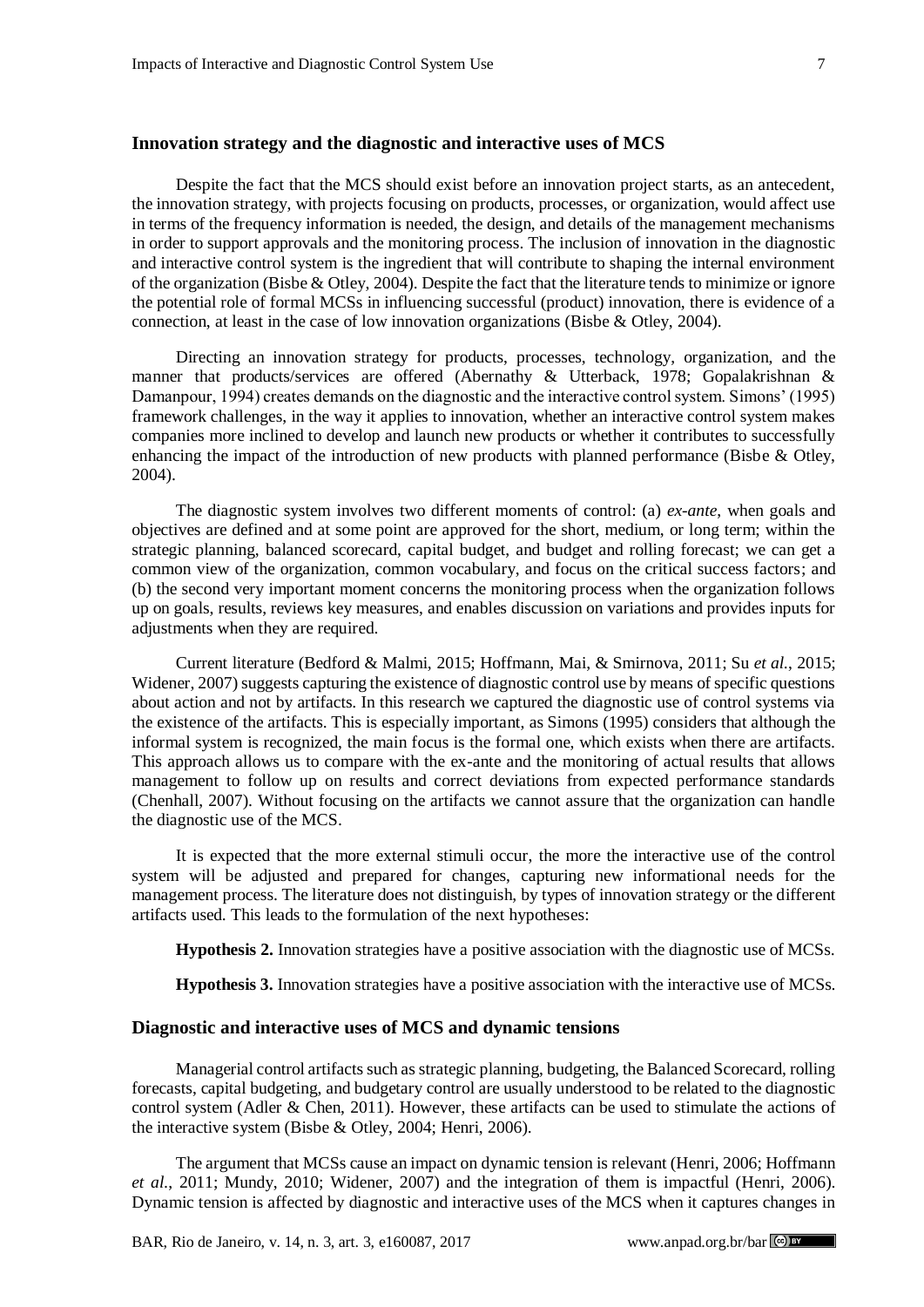plans and demands a response. The example of a tax increase for local producers, captured by the diagnostic use of the MCS, via a drop in margin, will stimulate discussions about alternatives and the interactive use of the mechanisms. It will drive discussions regarding maintaining an innovation plan or changing it, a very common and relevant example of dynamic tension. Therefore, based on this, the following hypotheses can be formulated:

**Hypothesis 4.** Diagnostic use of MCSs has a positive association with dynamic tension.

**Hypothesis 5.** Interactive use of MCSs has a positive association with dynamic tension.

# **Diagnostic and interactive uses of MCS and innovation intensity**

Different and contradictory references address the diagnostic use of MCSs. One traditional approach considers that it could limit innovation and opportunities because its function is to ensure that plans are achieved (Henri, 2006; Jack & Mundu, 2013; Mundy, 2010; Simons, 1995). This happens due to managers' tendency for coercive use (Ahrens & Chapman, 2004), which reduces the potentiality of innovation in an organization, but this system's action should increase the predictability of achieving goals (Hoffmann *et al.*, 2011).

Another approach, by Haustein, Luther and Schuster (2014), for example, suggests that management controls are useful if developed to address the needs of professionals. In addition (Bedford, 2015), there is a growing consensus that formal controls, when activated in an enabling, facilitative, and interactive fashion, increase the capacity of an organization to derive benefits from innovation.

Agbejule (2011) discussed the combined effect of the diagnostic and interactive uses of management control artifacts and found that less frequent use of diagnostic instruments and more frequent use of interactive tools generate a positive effect on performance. While the diagnostic control system is designed to improve efficiency and not to emphasize innovation (Davila, 2005), use of the system in tracking critical performance variables and monitoring and coordinating strategies is conducive to successful innovation. Cruz, Frezatti and Bido (2015) did not confirm the association between diagnostic system use and technological innovation, so this may denote that companies are facing difficulties in providing innovation indicators that are reliable and relevant to the organization as a whole.

The interactive control system should stimulate the demand and learning that make an organization's new or emerging strategies viable, unlike the diagnostic control system (Simons, 1995). Essentially, the interactive control system focuses on the entire organization, thus forcing the establishment of a dialogue between different parts of the company. It provides the basis for demanding the establishment of a specific agenda for debates of this nature, and thus motivates the search for information that circulates in channels other than those that normally attract the organization's attention for innovation projects (Simons, 1995).

In fact, there are some studies that did not conclude that the interactive control system contributes to innovation (Bisbe & Otley, 2004) and this discussion can, over time, provide different reactions and conclusions (Bisbe & Malagueño, 2009). Cruz *et al.* (2015) show that the use of the Interactive Control System positively is associated with technological innovation, since it plays a relevant role in the development of actions that allow the articulation of current and emerging strategies in the innovation process.

Radical and incremental innovation are different intensity perspectives. Bedford (2015) separated innovation intensity in accordance with a similar perspective, which is exploitation and exploration. Exploitation, in the incremental sense, drives "refinement, choice, production, efficiency, selection, implementation, execution", while exploration, in the radical innovation sense, is indicative of "search, variation, risk taking, experimentation, play, flexibility, discovery, innovation" (March, 1991 as cited in Bedford, 2015, p. 13). As a result of the innovation process, management requires different mechanisms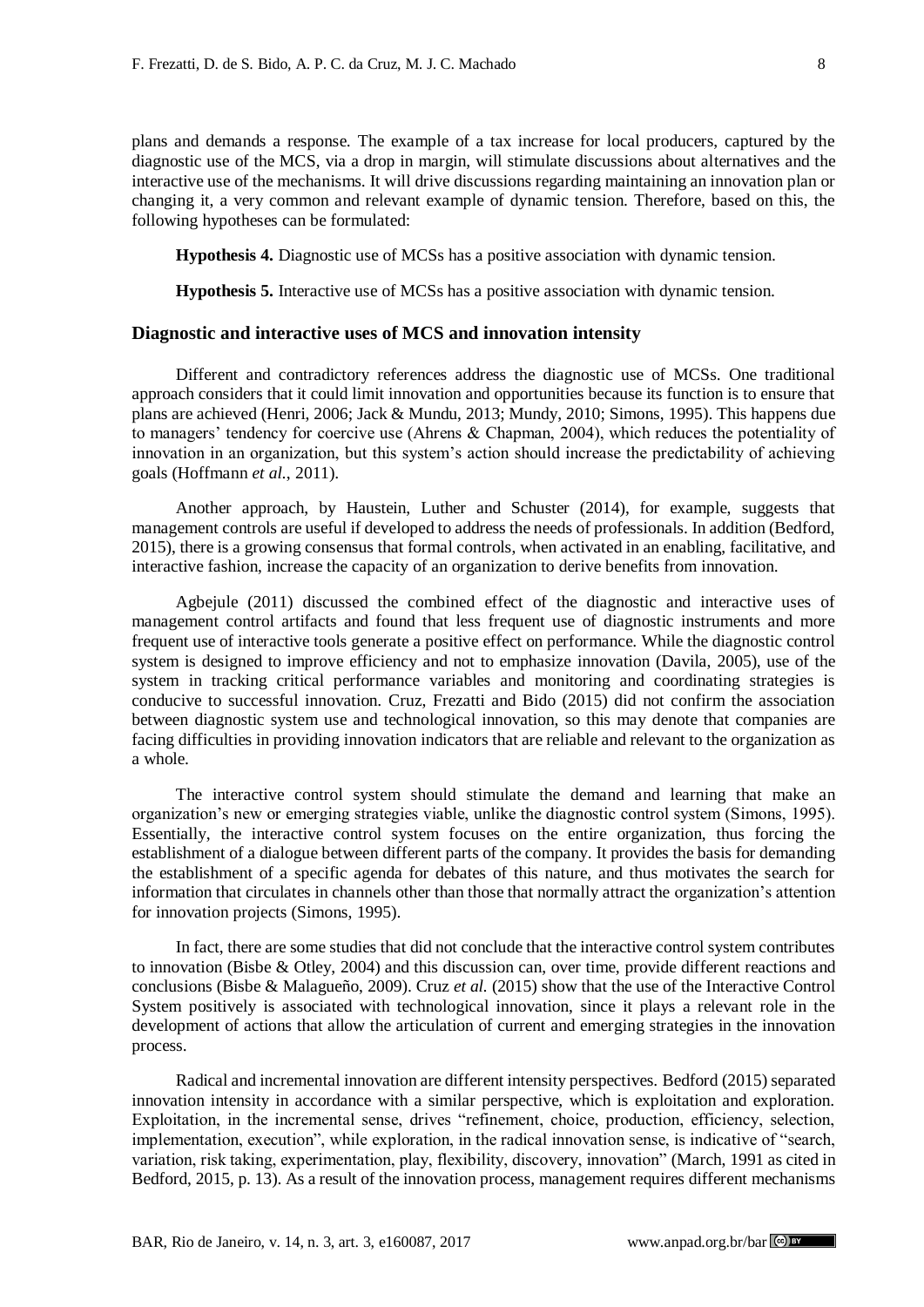in order to address different risks, terms, and magnitudes of investments, thus supporting different MCS designs.

Radical innovation is more frequently adopted in cases of new technology and a strong long term technology strategy (Ettlie, Bridges, & O'Keefe, 1984) and it is more affected by bureaucratic control and diagnostic use than incremental innovation (Damanpour & Gopalakrishnan, 1998). Incremental innovation can be found in several different perspectives, such as in an organization's MCS, the allocation of resources, technology, and structure of change rather than one type of change. Radical innovation produces technological advances so that no increase in scale, efficiency, or design could make older technology as competitive (Koberg *et al.*, 2003), but it is probably more risky and consequently more impacted by diagnostic use.

Incremental innovation creates an environment of innovation due to the possibility of several different areas of an organization being part of the innovation effort. A culture of innovation is an important element to be stimulated by the management control structure and a combination of mechanisms can impact this (Chapman, 1997; Chenhall & Morris, 1995).

These benefits lead to the formulation of the following hypotheses:

**Hypothesis 6.** Use of the diagnostic control system positively affects the intensity of innovation.

**Hypothesis 7.** Use of the interactive control system positively affects the intensity of innovation.

# **Dynamic tensions and innovation intensity**

The benefit of dynamic tensions is that they produce competitive advantages and organizational capabilities (Henri, 2006; Mundy, 2010; Widener, 2007). Finding the correct balance between control and freedom of action is not easy when optimizing available resources and tools (Mundy, 2010). In summary, dynamic tensions could involve three different facets of an organization: (a) the dynamics of creating value, such as unlimited opportunities *versus* limited attention (Henri, 2006; Simons, 1995), or flexibility *versus* control (Davila & Wouters, 2005; Simons, 1995), (b) the dynamics of strategy making, such as intended strategy *versus* emergent strategy (Henri, 2006; Simons, 1995), or growth *versus* risk (Porter, 1989; Sutton, 1998), or long-term *versus* short-term (Sitkin, 1996), and (c) the dynamics of human behavior, such as self-interest *versus* the desire to contribute (Henri, 2006), or competition *versus* cooperation (Etherington & Tjosvold, 1998).

Radical and incremental innovation are treated differently in organizations. Although both are relevant, radical innovation is the one that can leverage sustainability. Here the organization actually captures, understands and absorbs changes in external stimuli and processes adjustments or maintains trends. Incremental innovation, with low risk, could be less affected by dynamic tension due to a change in regulatory issues than radical innovation. Therefore, based on these arguments, the following hypothesis can be formulated:

**Hypothesis 8.** Dynamic tensions positively affect innovation intensity.

## **Methodology**

This section describes the methodological procedures used in the development of this study, particularly those that help in understanding its operationalization. The following information is provided: (a) the data collection tool, (b) the data collection process itself, and (c) the resources used to process and analyze the data.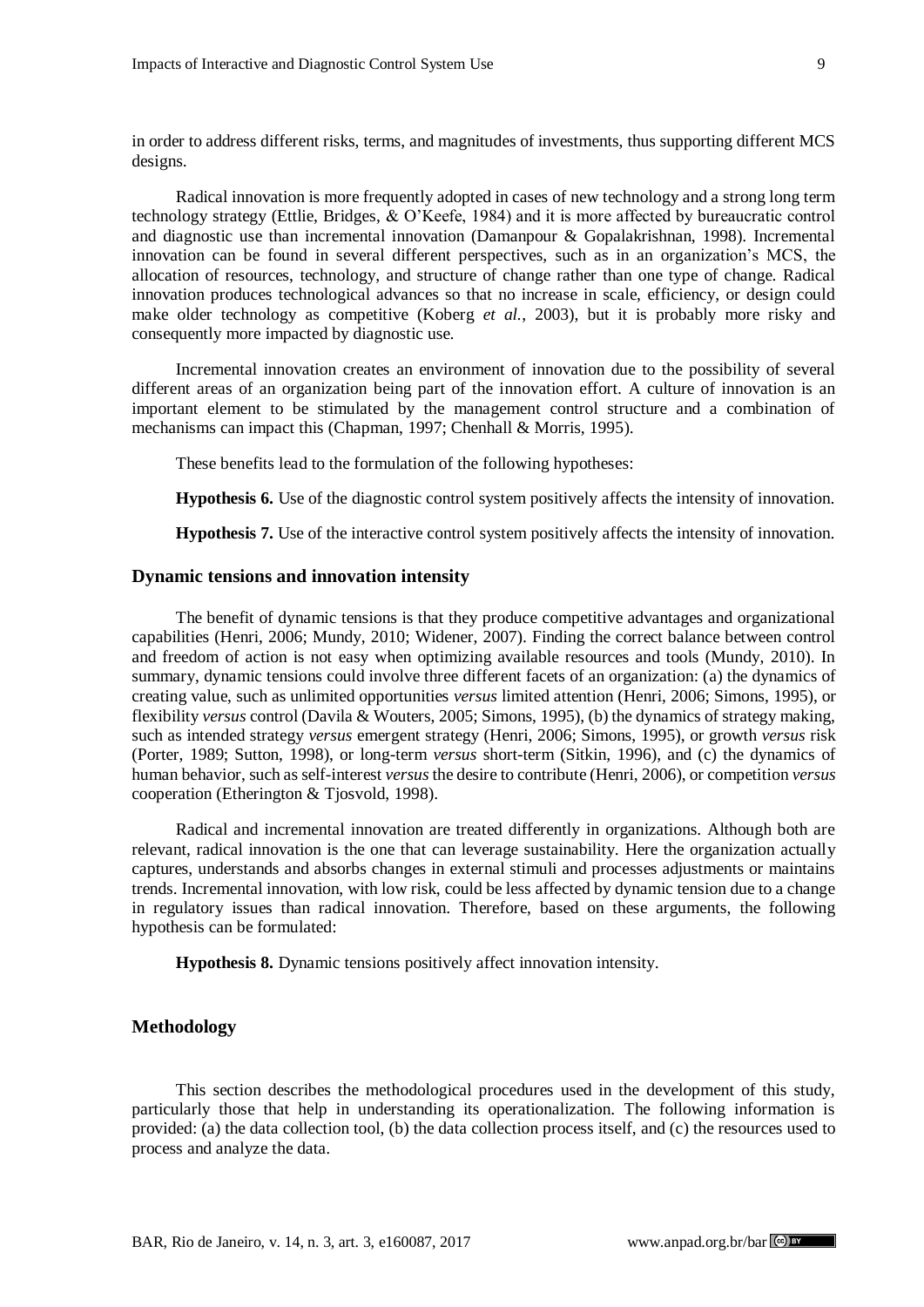# **Data collection tool**

This research was conducted using a questionnaire consisting of assertions, divided into blocks, seeking to map information concerning the following: (a) the external stimuli that affect the innovation process, (b) the innovation strategies used by the organizations studied, (c) the diagnostic use, (d) the interactive use, (e) the dynamic tensions found in these organizations, and (f) the intensity of innovation (incremental *versus* radical).

The definitions of the questionnaire, created by the authors, are:

#### 1. **External stimuli**

The issues contained in the external stimuli were defined by Groot and Lukka (2000). The specific assertions were extracted from the following literature: the dynamics of international competition (Gupta & Govindarajan, 2001; Hunt & Duhan, 2002), governmental regulation and deregulation (Carter, Clegg, & Kornberger, 2010; Haustein, Luther, & Schuster, 2014), customer increases and demands (Haustein *et al.*, 2014; Hunt & Duhan, 2002), restrictions on the availability of scarce resources (Haustein *et al.,* 2014; Zimmerman, 2011), and competitor advances that threaten current and future products (Hunt & Duhan, 2002). The Likert scale defined by the authors is: 5 (strongly agree), 4 (partially agree), 3 (neither agree nor disagree), 2 (partially disagree), 1 (strongly disagree), 0 (do not know).

#### 2. **Dynamic tensions**

We extracted from Simons (1995) and Henri (2006) the elements for the specific assertions about: unlimited opportunities, current strategies, emerging strategies, managing self-interest, and desire to contribute to the organization. The Likert scale defined by the authors is: 5 (strongly agree), 4 (partially agree), 3 (neither agree nor disagree), 2 (partially disagree), 1 (strongly disagree), 0 (do not know).

#### 3. **Innovation strategy**

Abernathy and Utterback (1978); Daft and Macintosh (1978); Damanpour and Evan (1984); Gopalakrishnan and Damanpour (1994); Rogers (1995) are the references for the specific assertions about: innovation strategies involving processes, products, technologies, the organization, and the manner in which products and services are marketed/offered. The Likert scale defined by the authors is: 5 (strongly agree), 4 (partially agree), 3 (neither agree nor disagree), 2 (partially disagree), 1 (strongly disagree), 0 (do not know).

#### 4. **Diagnostic use of MCS**

Simons (1995) is the source of the mechanisms of the diagnostic use of MCS. They are: goals and objectives systems, business plans, profit plans and budgets, brand revenue/market share monitoring systems, human resource plans, project monitoring systems, and standard cost accounting systems. Consequently, the inspiration for the assertions comes from the same source. The scale defined by the authors is: 4 (exists and is used to measure and monitor the effect of innovation), 3 (exists and is used in a general way, not to monitor innovation), 2 (exists but is not really used by management), 1 (does not exist in the organization), 0 (do not know).

#### 5. **Interactive use of MCS**

Simons (1995) and Widener (2007) are the sources of the elements of the interactive use of MCS and corresponding assertions. They are: information generated addressed to highest levels of management, frequent and regular attention from operating managers at all levels of the organization, data is interpreted and discussed face-to-face in meetings of superiors, managers and peers and the system is catalytic for continual challenge and actions plans. The scale defined by the authors is: 4 (exists and is used to measure and monitor the effect of innovation), 3 (exists and is used in a general way, not to monitor innovation), 2 (exists but is not really used by management), 1 (does not exist in the organization), 0 (do not know).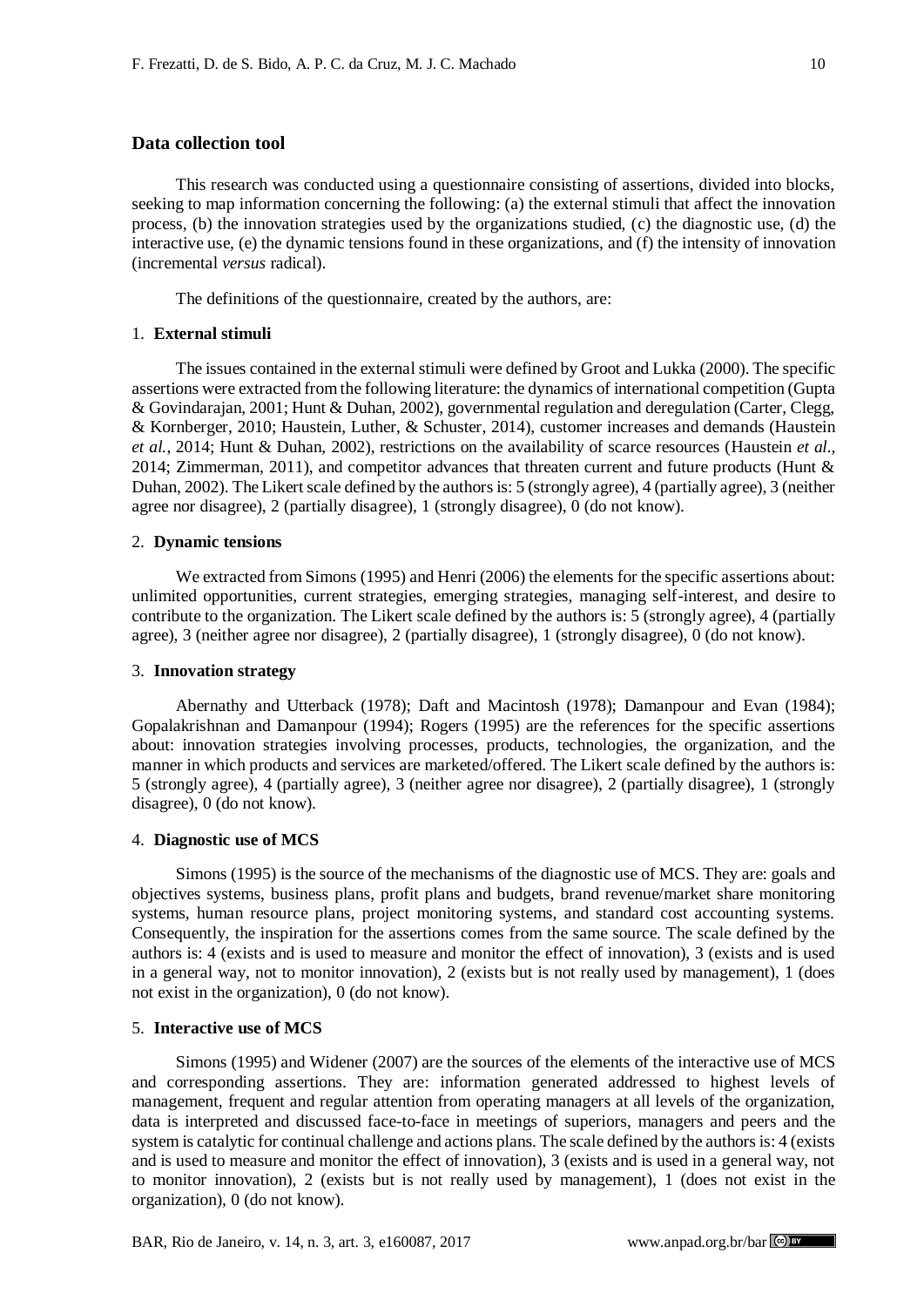#### 6. **Innovation intensity**

The radical and incremental approaches are the elements extracted from Ettlie, Bridges and O'Keefe (1984). The Likert scale defined by the authors is: 5 (strongly agree), 4 (partially agree), 3 (neither agree nor disagree), 2 (partially disagree), 1 (strongly disagree), 0 (do not know).

In order to minimize common method bias (CMB), we used the procedural approach (Podsakoff, MacKenzie, Lee, & Podsakoff, 2003) maintaining confidentiality and protecting respondent anonymity. Additionally, to assess CMB we used Harman's single-factor test (Chang, Witteloostuijn, & Eden, 2010). The exploratory factor analysis of all 26 items (principal components extraction) resulted in seven components (63% of total variance extracted), and the first unrotated component extracted just 23% of the variance, which means that CMB is not a concern in our model.

#### **Data collection process**

To delimit the population, the studied companies were extracted from a list provided to the authors by a Brazilian publication, known as *Melhores & Maiores* (Revista Melhores & Maiores, personal communication, February 2011). None information was extracted from that publication. We pointed the references out as the annual rotation of companies in the edition is high. Of the 1,825 organizations listed in this publication (the target population), a sample of 121 companies was obtained and defined for convenience. Data collection was conducted via email between June and August 2011 with technological support from the Formsite system.

The companies were contacted by telephone to confirm receipt of the message, present the research to respondents, and request their cooperation in completing the questionnaire (Appendix). The data showed that 75% of respondents had been in their company for over five years, and  $\frac{71}{9}$  had been in their current position for over five years, with 63% holding the office of director or superintendent and 24% holding that of manager.

# **Data analysis**

In addition to univariate descriptive analysis, structural equation modeling (SEM) was used with estimation by Partial Least Squares Path Modeling (PLS-PM), which was considered the most appropriate method for this research because of the non-normality of the data, the small sample made available for SEM estimation based on covariance, and the exploratory nature of the research (Hair, Hult, Ringle, & Sarstedt, 2014, Henseler, Ringle, & Sinkovics, 2009; Ringle, Sarstedt, & Straub, 2012).

# **Results**

#### **Demographic data**

The 121 companies analyzed in this study operate in 21 distinct sectors. Although there was some balance between the various sectors, most of the sample came from the service (18), chemical and petrochemical (10), and energy industries (10). There was a concentration of revenues in the range of \$101-500 million (62), and most of the organizations (111) were not listed companies.

### **Assessment of the measurement model**

Before testing the hypotheses, it was necessary to ascertain whether the measurement of constructs was adequate. Convergent validity, discriminant validity, and reliability were tested for this purpose. Regarding convergent validity, it could be observed that all indicators showed significant factor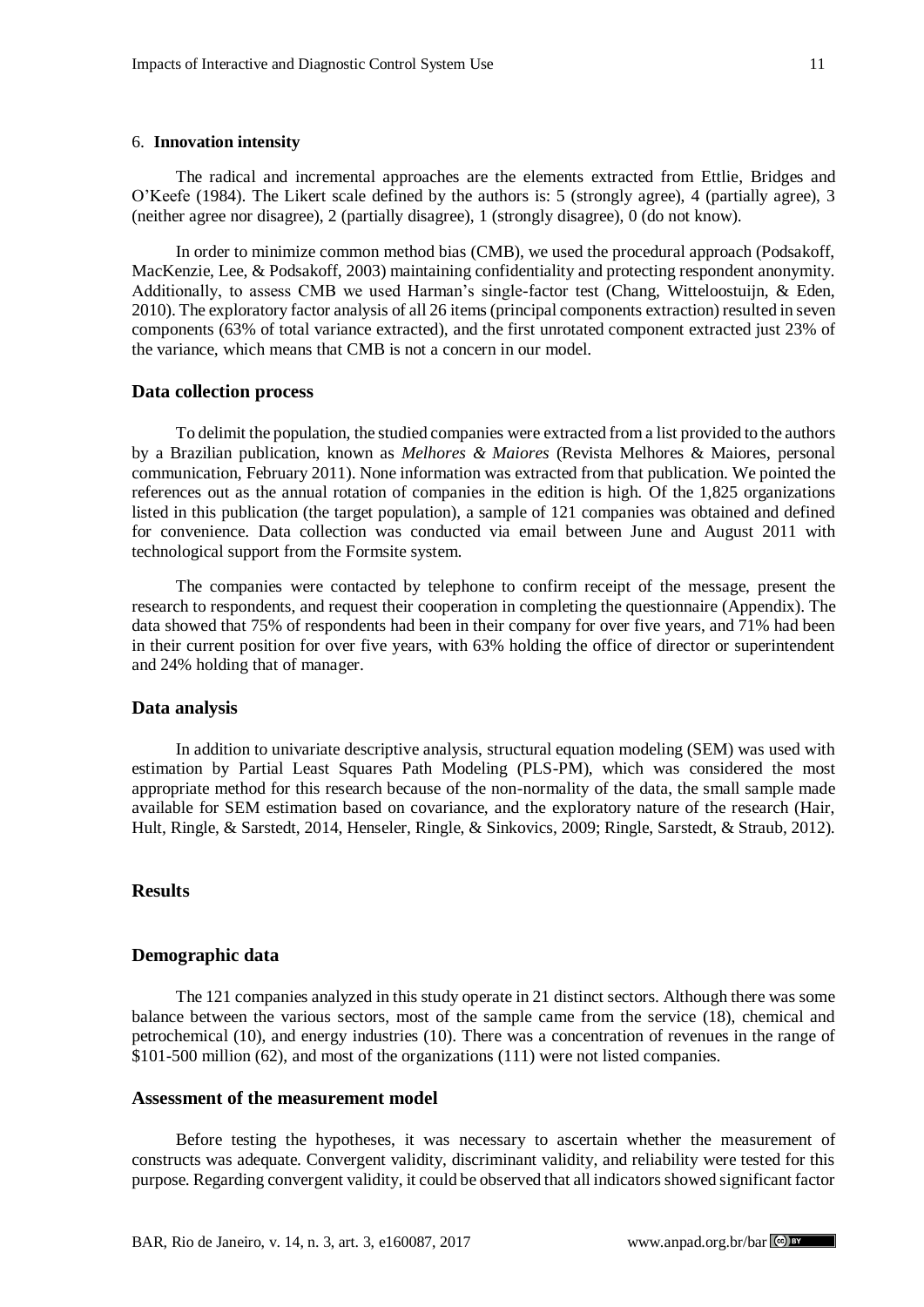loadings ( $p < 0.01$ ) and the average variance extracted from the seven latent variables was greater than 47% (Table 1).

#### Table 1

#### **Matrix of Correlations between Latent Variables**

| <b>Latent variables</b>             | 1     | $\boldsymbol{2}$ | 3     | 4     | 5     | 6     | 7     |
|-------------------------------------|-------|------------------|-------|-------|-------|-------|-------|
| 1. External stimuli                 | 0.724 |                  |       |       |       |       |       |
| 2. Innovation strategies            | 0.384 | 0.687            |       |       |       |       |       |
| 3. Incremental                      | 0.171 | 0.285            | 1.000 |       |       |       |       |
| 4. Radical                          | 0.097 | 0.336            | 0.153 | 1.000 |       |       |       |
| 5. Dynamic Tension                  | 0.219 | 0.303            | 0.080 | 0.126 | 0.711 |       |       |
| 6. Diagnostic use of MCS            | 0.270 | 0.240            | 0.153 | 0.249 | 0.276 | 0.721 |       |
| 7. Interactive use of MCS           | 0.320 | 0.336            | 0.177 | 0.264 | 0.474 | 0.314 | 0.795 |
|                                     |       |                  |       |       |       |       |       |
| Average Variance Extracted<br>(AVE) | 0.524 | 0.471            | 1.000 | 1.000 | 0.505 | 0.519 | 0.632 |
| <b>Composite Reliability</b>        | 0.766 | 0.813            | 1.000 | 1.000 | 0.801 | 0.881 | 0.895 |

**Note**. 1: Correlations greater than  $\vert 0.180 \vert$  are significant at 5% and greater than  $\vert 0.230 \vert$  are significant at 1%. 2: On the diagonal the square root of the average variance extracted is shown in bold.

It is noteworthy that values above 50% have been recommended for average variance extracted (Henseler *et al.*, 2009; Ringle *et al.*, 2012), and the values could be increased by eliminating indicators with smaller factor loadings in this case. However, because eliminating them would undermine the content validity and replicability of the study (Devellis, 2003, Little, Lindenberger, & Nesselroade, 1999), the decision was made to keep these indicators.

Discriminant validity was evaluated at the indicator level, and it could be observed that all had greater factor loadings in their respective latent variable than in any other; it was also evaluated at the latent variable level, as can be observed in Table 1, where the square root of the average variance extracted was greater than the correlations between latent variables (Henseler *et al.*, 2009; Ringle *et al.*, 2012). Therefore, discriminant validity is adequate.

The composite reliability of all latent variables was higher than 0.7, a value that is considered adequate by Hair, Black, Babin and Anderson (2010).

# **Evaluation of the structural model**

The evaluation of the structural model took into account the structural coefficient results, which were, in turn, compared with the correlations when the possible occurrence of non-significant results was suspected because of multicollinearity (Cohen, Cohen, West, & Aiken, 2003). Table 2 contains structural relations statistics.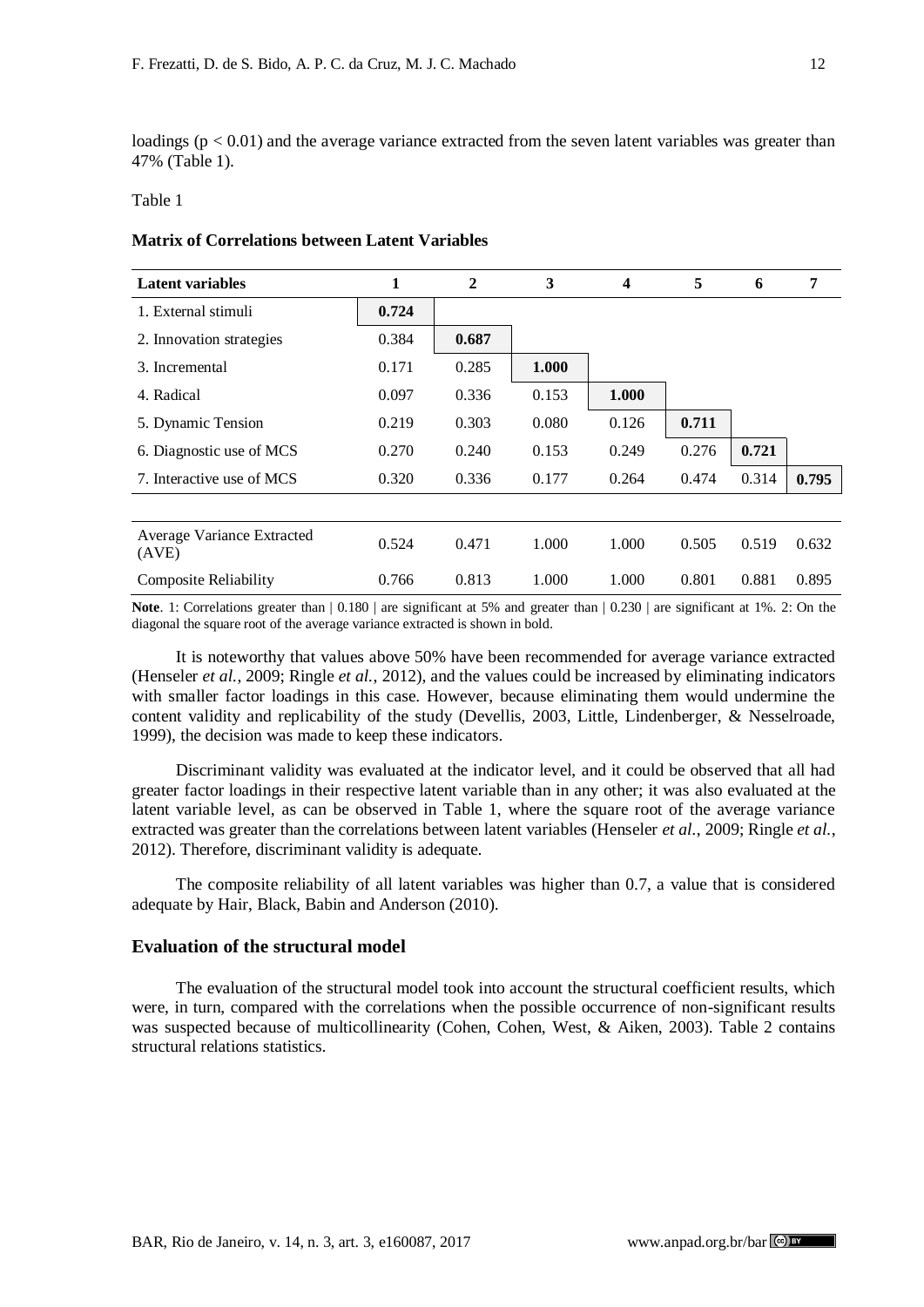#### Table 2

# **Matrix of Path Coefficients**

| <b>Structural relations</b>                          | $\mathbb{R}^2$ adj. | $\mathbf{f}^2$ | path<br>coeff | P<br>values | Hypo-<br>theses | <b>Supported</b> |
|------------------------------------------------------|---------------------|----------------|---------------|-------------|-----------------|------------------|
| External stimuli -> Innovation strategies            | 0.140               | 0.173          | 0.384         | 0.000       | $H_1(+)$        | yes              |
| Innovation strategies -> Diagnostic use              | 0.050               | 0.061          | 0.240         | 0.021       | $H_2(+)$        | yes              |
| Innovation strategies -> Interactive use             | 0.105               | 0.127          | 0.336         | 0.000       | $H_3(+)$        | yes              |
| Diagnostic use of MCS -> Dynamic tension             | 0.230               | 0.023          | 0.140         | 0.162       | $H_4(+)$        | no               |
| Interactive use of $MCS \rightarrow Dynamic$ tension |                     | 0.220          | 0.430         | 0.000       | $H_5(+)$        | yes              |
| Diagnostic use of MCS -> Incremental                 | 0.018               | 0.011          | 0.111         | 0.212       | $H6a(+)$        | no               |
| Interactive use of MCS -> Incremental                |                     | 0.018          | 0.153         | 0.067       | $H7a(+)$        | yes              |
| Dynamic tension -> Incremental                       |                     | 0.000          | $-0.023$      | 0.818       | $H_8a(+)$       | no               |
| Diagnostic use of MCS -> Radical                     | 0.078               | 0.035          | 0.189         | 0.068       | $H_6b(+)$       | yes              |
| Interactive use of MCS -> Radical                    |                     | 0.039          | 0.219         | 0.019       | $H_7b(+)$       | yes              |
| Dynamic tension -> Radical                           |                     | 0.001          | $-0.030$      | 0.770       | $H_8b(+)$       | no               |

**Note**. Effect size (f²) classification (Cohen, J. (1988). *Statistical power analysis for the behavioral sciences* (2nd ed.). (pp. 413- 414). New York: Psychology Press):  $0.02 = \text{small}, 0.15 = \text{medium}, 0.35 = \text{large}.$  All VIF  $< 1.4$ 

#### **Hypotheses analysis**

This subsection presents the analysis of the hypotheses.

**Hypothesis 1.** External stimuli have a positive association with innovation strategies.

The hypothesis was supported (medium effect,  $f^2 = 0.173$ ). Although there is previous literature referring to external elements impacting organizations (Groot & Lukka, 2000; Kaplan & Norton, 1996; Simons, 1995), a model that includes this is not available.

In general, the organizations have low levels of control over these elements, which had a major effect on the organizations' survival due to them demanding dynamic and adaptable management. This finding indicates that relevant changes in these variables require alterations to an organization's direction in terms of innovations in processes, products, in the organization itself, or the manner in which products and/or services are delivered. In situations in which organizations do not capture external changes, innovation strategies may be obsolete or too shy with regards to taking advantage of opportunities.

**Hypothesis 2.** Innovation strategies have a positive association with the diagnostic use of MCSs.

Hypothesis 2 was supported (small to medium effect,  $f^2 = 0.061$ ). The connection with innovation strategy in terms of products, processes, or the organization is relevant, since the opposite is expected from the diagnostic use, which is a barrier to the innovation process. Despite the diagnostic use of the management information system being designed to ensure that what was planned is executed (Henri, 2006), which could be understood as a restriction for innovation, it is part of the process and might be used in planning and monitoring cycles. The combination of moments of *ex-ante* control and monitoring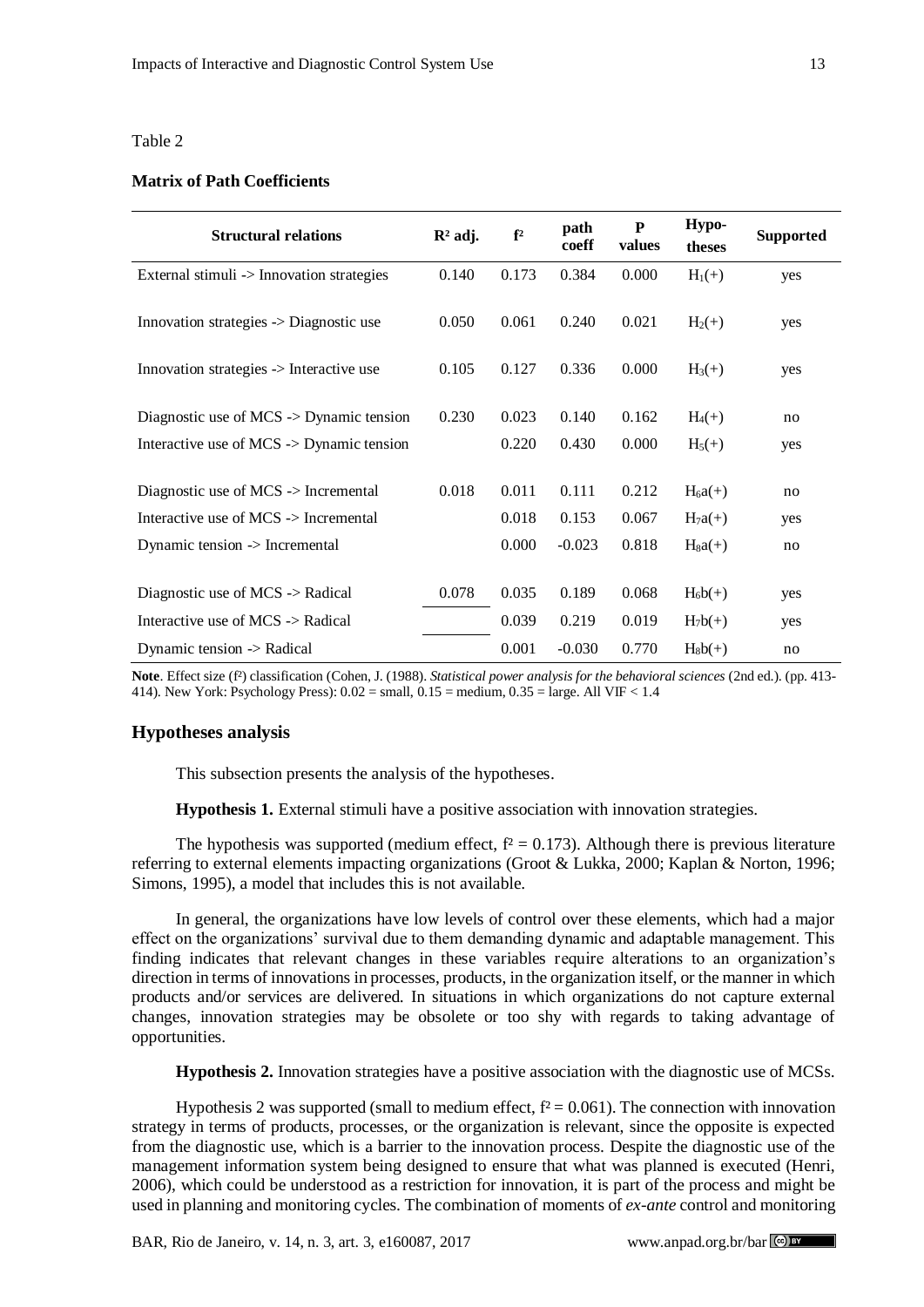provides the conclusions for managers to address the innovation process by keeping the strategic orientation that inspirited the project but adjusting it when required. In order to achieve this, the design must be updated. Depending on the complexity of the project, in terms of required investments and risk (Germain, 1996) or the degree of newness of the innovation, the existence of the diagnostic use is the element that would make innovation possible and also ensure risk and performance control (Ettlie *et al.*, 1984).

This finding maintains the importance of innovation but adds an element of control to the process, provided by the artifacts of the diagnostic Management Control System (MCS). It means that if an innovation project is approved there is a need to implement it in accordance with what was planned and approved in order to achieve the desired performance that was committed to.

**Hypothesis 3.** Innovation strategies have a positive association with the interactive use of MCSs.

As for Hypothesis 3, this was supported by the field research (medium effect,  $f^2 = 0.127$ ). The innovation strategy drives the interactive use of MCSs, via new possibilities in products, processes, and the organization. Many areas and people in an organization participate in different types of innovation. Identifying the types will provide alerts for management and ensure a place in their agenda. Although the same artifacts will probably be used, such as budget, forecast, and budget control, the response leads to changes and the rule of the mechanisms is to identify change drivers and anticipate their consequences. Innovation strategies had a positive association with interactive control use, which is consistent with the literature (Simons, 1995).

The interactive use approach more than simply identifies opportunities, but also revitalizes the planning process by including elements that were not considered in previous strategic planning and budgeting and creates conditions for new planning cycles to forecast. The more alternatives and greater complexity management faces, the more interactive use of the MCS is required and, depending on the information, agents might change their decisions (Chong, 1996).

**Hypothesis 4.** Diagnostic use of MCSs has a positive association with dynamic tension.

Hypothesis 4 was not supported. In this case (Mundy, 2010), diagnostic use should reconcile tensions between innovation and efficiency. Having on hand information regarding planned and actual results captures impacts and enables the discussion and reflection that is expected from the dynamic tension. For example, when the budget control provides information that an innovation project's expenses are higher than expected, this demands actions from the interactive side and decisions about what management should do. Alternatives such as accepting the variation and adjusting the margin, reducing other expenses, bringing forward the product's launch, selling the brand, or changing the product could be offered.

One possible reason the hypothesis was not supported could be that the dynamic tension variables that are addressed by the MCS were not sensitive for the sample.

**Hypothesis 5.** Interactive use of MCSs has a positive association with dynamic tension.

Hypothesis 5 was supported (medium to large effect,  $f^2 = 0.220$ ), in accordance with the previous literature (Henri, 2006; Simons, 1995). Dynamic tensions, therefore, have a significant effect on the use of interactive control to follow up on and monitor opportunities that can be identified, for example in the context of unlimited opportunities *versus* limited attention (Henri, 2006) or flexibility *versus* control (Davila & Wouters, 2005). In other words, the interactive use is the tool that can instigate identifying alternatives for the external stimuli that the organization faces. It requires management to use the information from an interactive perspective, questioning or motivating people in the organization. More dynamic tensions are perceived with greater use of the interactive control system.

**Hypothesis 6.** The diagnostic use of MCSs positively affects the intensity of innovation.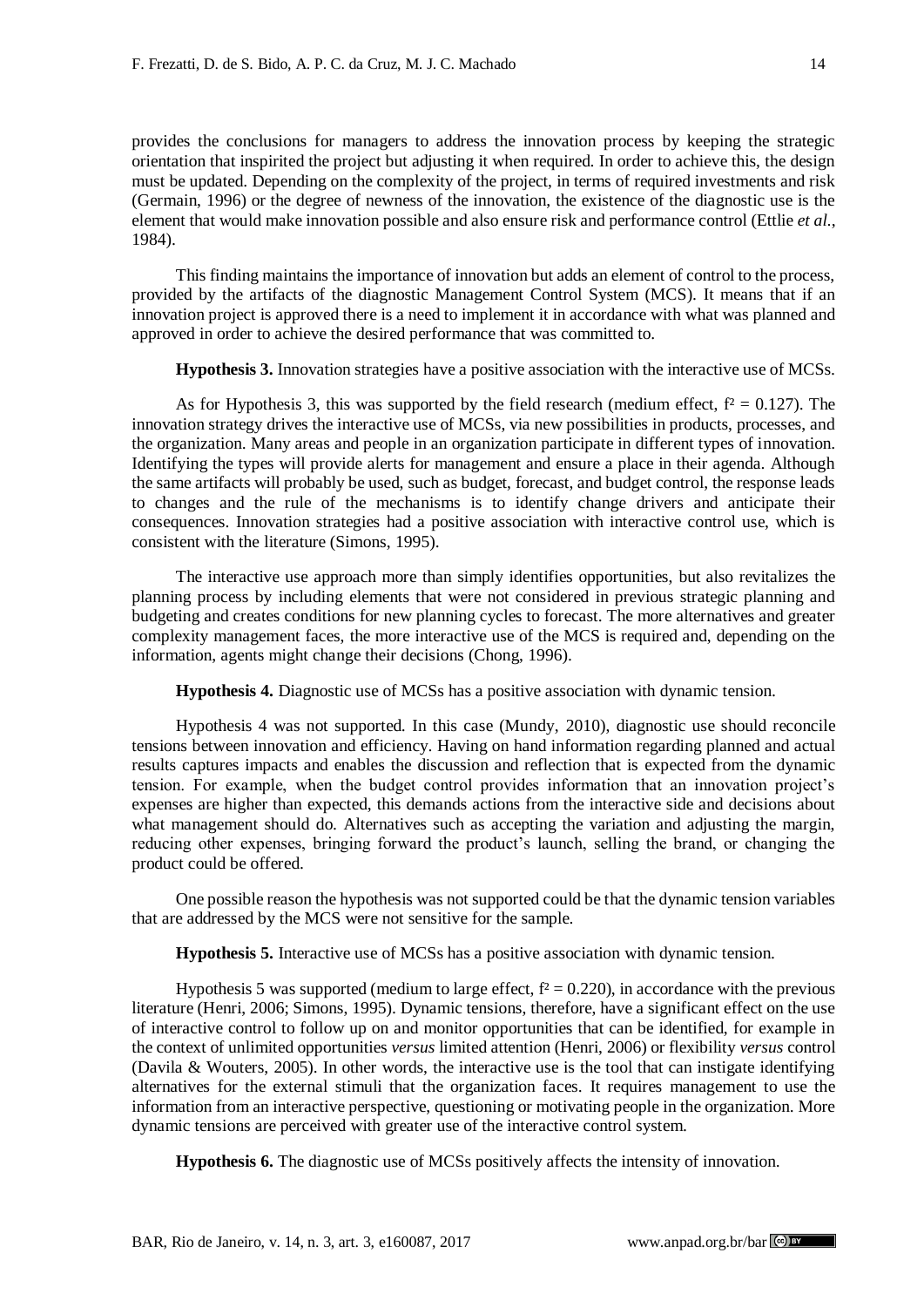In the combination of both, radical and incremental innovations, this hypothesis was not supported. Considering the effect of diagnostic use on radical innovation in isolation, the hypothesis was supported (small effect,  $f^2 = 0.035$ ). Kober, Ng and Paul (2007) found out that meetings to discuss budgets, a typical diagnostic control system tool, are associated with organizational strategy. Although such artifacts are not intended for use in discussing strategy, their use inspires reflection on that strategy. Similarly, Naranjo-Gil and Hartmann (2007) examined the subject of artifacts moderating the relationship between strategy and innovation. Thus, MCSs play a critical role in creating pressure on organizations to adapt and innovate.

Although the hypothesis was motivated by the literature suggesting that the use of the diagnostic system is less frequent (Agbejule, 2011), most of the authors indicated it as a restriction (Davila, 2005; Simons, 1995). Arjaliès and Péan (2009) and Malagueño and Bisbe (2010) obtained similar results. A possible reason for the hypothesis not being supported is that most of the sample may have projects that are in the range of planned performance, which reduces the restrictive approach of the diagnostic use but instead enables projects already underway to continue, in accordance with some acceptable level of performance.

**Hypothesis 7.** The interactive use of MCSs positively affects the intensity of innovation.

This hypothesis was supported (small effects). The findings support the approach of Simons (1995) and are inconsistent with the findings of Bisbe and Otley (2004), who did not obtain evidence that this occurs. In one sense, the flexibility provided by the interactive system has an effect on the intensity of both radical and incremental innovation. In more objective terms, an organization that has both levels of innovation (incremental and radical), regardless of its industry sector and type of business, is more connected to the interactive control system with radical than with incremental innovation.

From the perspective of this paper, because we captured the diagnostic use by identifying the artifacts that enable it, we can see that by having such mechanisms the interactive use is possible. The main benefit of the MCS, more than its specific elements (diagnostic or interactive), derives from the integration and complement of both in order to deal with dynamic tension (Hofmann *et al.,* 2012). In this sense, mechanisms of control might be developed or adjusted according to the need to ensure a defined return (Ferreira & Otley, 2009; Simons, 1995), requiring the structure of diagnostic and interactive control systems with the introduction of new mechanisms, key indicators, or details on current ones.

MCSs are used to exert control in attaining organizational goals and to enable employees to search for and expand on opportunities and to solve problems (Henri, 2006; Mundy, 2010). Some researchers have recognized that typical diagnostic tools can be used with MCSs as a means of interaction (Abernethy & Brownell, 1999; Chenhall, 2003; Hofmann *et al.*, 2012; Simons, 1995). As the interactive system can be considered the typical practice-based construct, it is characterized by the ways in which managers use it. Therefore, the way to look at and study an interactive control is not by using a single holistic construct, but rather a variety of meanings and methods (Bisbe, Batista-Foguet, & Chenhall, 2006).

**Hypothesis 8.** Dynamic tensions positively affect innovation intensity.

Hypothesis 8 was not supported. A possible reason for dynamic tension existing is that it occurs in a complex loop. If the MCS captures something that must be addressed by executives, at some point it returns to the artifacts, such as strategic planning, budget, or forecast. As a result, the way to identify and understand this is by following the loop, which is not possible using the chosen model.

# **Discussion and Conclusions**

The main aim of this paper is to examine the association between MCSs and the innovation process. This is relevant due to the innovation process *de per si* being a fundamental activity for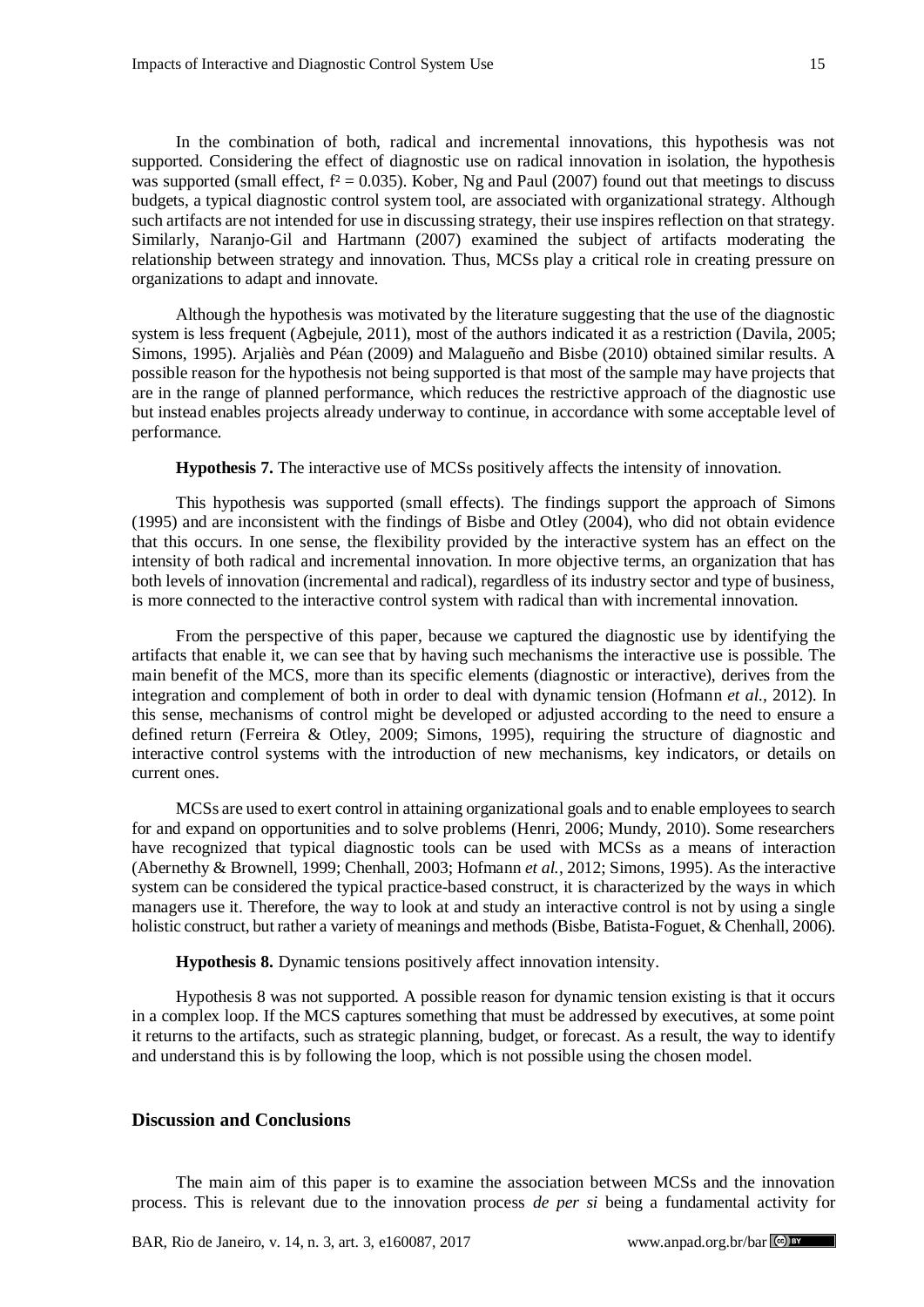organizational sustainability and due to the conflicting beliefs that MCSs can restrict the innovation process or incentivize it. Rather than examining this as a whole, the analysis focused on different elements of MCSs in order to capture behaviors that could together be offsite. The overall conclusion, providing a contribution to the latest research involving MCSs and innovation, is that MCSs, operationalized into diagnostic and interactive control systems, are associated with innovation, depending on antecedents comprised of distinct elements, such as external stimuli and innovation strategies. Another contribution is an improvement to the models that only consider internal variables, which is partly addressed with the inclusion of external stimuli. External stimuli are a very important issue in organizational life and must be part of a dynamic innovation process due to them being directly or indirectly associated with MCS elements. The static alternative, without recognizing issues of environment, in some situations destroys the potentiality of the models, something that recognizing external impacts mitigates risks.

However, there is a path traversed by these variables, and they are filtered in stages, beginning with external stimuli, passing through innovation strategies, and proceeding via the balance of dynamic tensions before reaching the interactive control system. Specifically referring to the two uses, diagnostic and interactive, is particularly relevant due to the controversial literature. In other words, although they are different, both are necessary and complementary, which is relevant and pragmatically important for the innovation process. Despite there are several studies on this, few are conclusive.

Another contribution refers to the controversy that was highlighted in this research involving the role of the diagnostic use of MCSs. Some of the literature considers that it restricts the innovation process or makes it complex and untimely in organizations, due to the financial format, the need for abundant information, and time demands etc. Another portion of the literature supports the idea that diagnostic use provides comfort for executives when monitoring innovation projects due to the need to control them in relation to planned performance. This research, despite statistically small effect, supported the second approach despite recognizing the criticism.

The study did not capture the impact of dynamic tension on radical innovation nor on incremental innovation, unlike what is expected by the dominant literature. It is possible that the model cannot capture this due to the complexity of the loop: dynamic tension is provoked by the diagnostic and interactive uses but, at some point, is addressed and used via the artifacts, requiring a loop, which is not considered in the model.

For an empirical study in an emergent country, the model was supported. It was accepted that emergent countries have some specific ways that management handles innovation. The management practices are defined according to needs or compliance with headquarters that make the perception of usefulness (Chong, 1996) a complex and very important issue in terms of management model acceptance and use.

In summary, the research contributes to analyzing the innovation process by using enhancing elements and treating them with a comprehensive model in order to impact the understanding and monitoring of innovation projects. Although no generalization is possible due to the design of the field research, the implications of this study are that the structure and maintenance of MCSs should be sensitive to the influences of the variables identified; otherwise, these systems would be detached from actual events and the needs of organizations. This perspective is important in various aspects of management, particularly in monitoring the innovation process.

The PLS estimation contains a bias (attenuation of the structural coefficients) that, in future studies, could be avoided in two ways: by collecting a bigger sample and using covariance based estimation with a robust method (we are afraid that this is extremely difficult in the current Brazilian context), or by increasing the number of indicators by means of latent variables (consistency at large) and running the model with SmartPLS. We tested the new PLS algorithm (PLSc or PLS-consistent) available in SmartPLS 3.2.3, but it improves the structural model results (the average increase of path coefficients equals 0.04), and jeopardizes the measurement model (convergent validity decreases).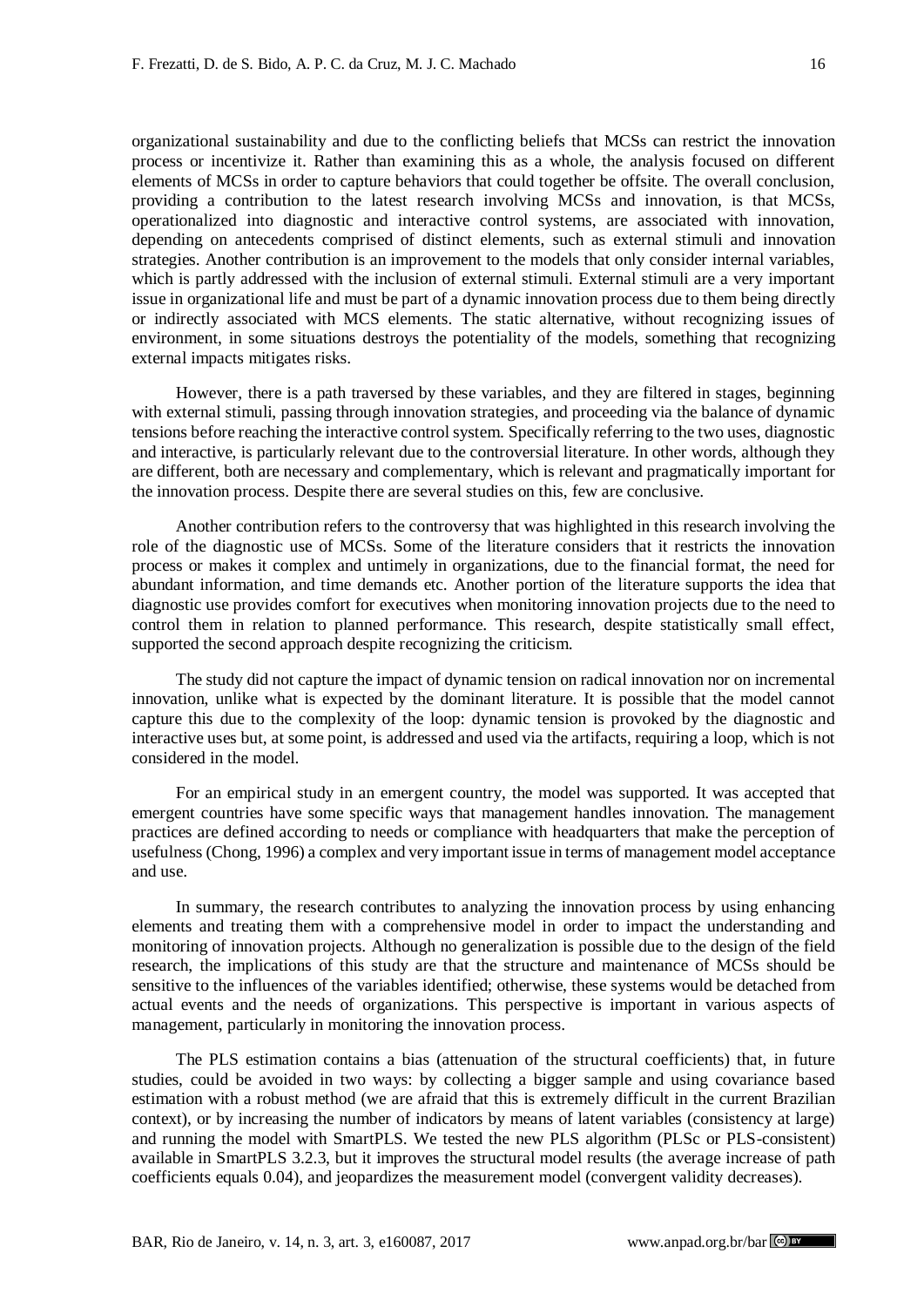Another issue is the inclusion of controls in the structural model, which at the moment is not possible, because our sample is distributed among many sectors, and an artificial dichotomization to include this as a control variable does not improve the quality of the results and their interpretation.

As a suggestion for future research, a longitudinal study should analyze what types of innovation should be controlled by diagnostic control systems and how this control is developed. Additionally, more specific focus on dynamic tension is required, especially regarding the diagnostic use of MCSs and incremental innovation. On this point another contribution of this paper refers to the scale for measuring dynamic tension, which in prior studies was presented as a multiplication of diagnostic use by interactive use (Henri, 2006).

## **Acknowledgments**

The first and second authors are CNPq PQ Scholarship - Brazil.

# **References**

- Abernathy, W. J., & Utterback, J. M. (1978). Patterns of innovation in industry. *Technology Review, 80*(7), 40-47.
- Abernethy, M. A., & Brownell, P. (1999). The role of budgets in organizations facing strategic change: An exploratory study. *Accounting, Organizations and Society, 24*(3), 189-204. https://doi.org/10.1016/s0361-3682(98)00059-2
- Adler, P. S., & Chen, C. X. (2011). Combining creativity and control: Understanding individual motivation in large-scale collaborative creativity. *Accounting, Organizations and Society, 36*(2), 63-85. https://doi.org/10.1016/j.aos.2011.02.002.
- Agbejule, A. (2011). Organizational culture and performance: The role of management accounting system. *Journal of Applied Accounting Research, 12*(1), 74-89. https://doi.org/10.1108/09675421111130621
- Ahrens, T., & Chapman, C. S. (2004). Accounting for flexibility and efficiency: A field study of management control systems in a restaurant chain. *Contemporary Accounting Research, 21*(2), 271-301. https://doi.org/10.1506/vjr6-rp75-7gux-xh0x

Anthony, R. N. (1976). *Management accounting* (4th ed.). Illinois: Irwin.

- Anthony, R. N., & Govindarajan, V. (2008). *Sistemas de controle gerencial* (12a ed.). São Paulo: McGraw- Hill.
- Arjaliès, D.-L., & Mundy, J. (2013). The use of management control systems to manage CSR strategy: A levers of control perspective. *Management Accounting Research, 24*(4), 284-300. https://doi.org/10.1016/j.mar.2013.06.003.
- Arjaliès, D.-L., & Péan, J.-M. (2009, September). CSR: A new business model for multinational companies? A study of the management systems used by the French CAC 40 companies to integrate CSR into their strategy. *Proceedings of European Academy for Business in Society Conference (EABIS)*, Barcelona, Spain.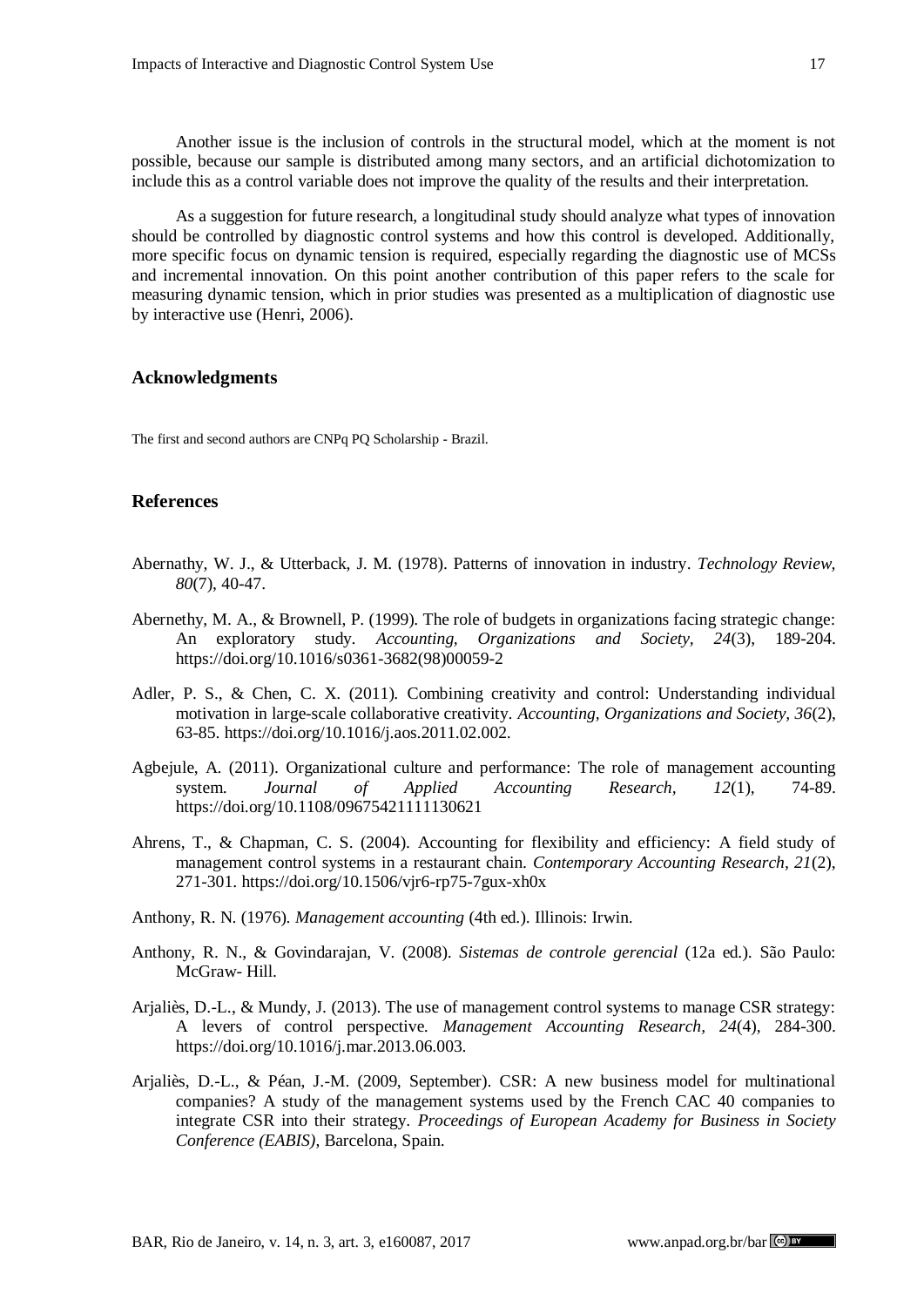- Bedford, D. S. (2015). Management control systems across different modes of innovation: Implications for firm performance. *Management Accounting Research, 28*, 12-30. https://doi.org/10.1016/j.mar.2015.04.003
- Bedford, D. S., & Malmi, T. (2015). Configurations of control: An exploratory analysis. *Management Accounting Research*, *27*, 2-26. https://doi.org/10.1016/j.mar.2015.04.002
- Berry, A. J., Broadbent, J., & Otley, D. (2005). *Management control: Theories, issues and performance* (2nd ed.). Basingstoke: Palgrave Macmillan.
- Bisbe, J., Batista-Foguet, J., & Chenhall, R. (2006). Defining management accounting: A methodological note on the risks of conceptual misspecification. *Accounting, Organizations and Society, 32*(7-8), 789-820. https//doi.org/10.1016/j.aos.2006.09.010
- Bisbe, J., & Malagueño, R. (2009). The choice of interactive control systems under different innovation management modes. *European Accounting Review, 18*(2), 371-405. https://doi.org/10.1080/09638180902863803
- Bisbe, J., & Otley, D. (2004). The effects of the interactive use of management control systems on product innovation. *Accounting, Organizations and Society, 29*(8), 709-737. http://doi.org/10.1016/j.aos.2003.10.010.
- Carter, C., Clegg, S., & Kornberger, M. (2010). Re-framing strategy: Power, politics and accounting. *Accounting, Auditing & Accountability Journal, 23*(5), 573-594. https://doi.org/10.1108/09513571011054891
- Chang, S.-J., Witteloostuijin, A., van, & Eden, L. (2010). From the editors: Commom method variance in international business research. *Journal of International Business Studies, 41*(2), 178-184. https://doi.org/10.1057/jibs.2009.88
- Chapman, C. S. (1997). Reflection on a contingency view of accounting. *Accounting, Organizations and Society, 22*(2), 189-205. https://doi.org/10.1016/S0361-3682(97)00001-9
- Chenhall, R. H. (2003). Management control systems design within its organizational context: Findings from contingency-based research and directions for the future. *Accounting, Organizations and Society, 28*(2-3), 127-168. https://doi.org/10.1016/S0361-3682(01)00027-7
- Chenhall, R. H. (2007). Theorizing contingencies in management control systems research. In C. S. Chapman, A. G. Hopwood, & M. D. Shields (Eds.), *Handbook of management accounting research* (pp. 163-206). Oxford: Elsevier.
- Chenhall, R. H., & Morris, D. (1995). Organic decision and communication processes and management accounting systems in entrepreneurial and conservative business organizations. *Omega, 23*(5), 485-497. https://doi.org/10.1016/0305-0483(95)00033-K
- Chong, V. K. (1996). Management accounting systems, task, uncertainty and managerial performance: A research note. *Accounting, Organizations and Society, 21*(5), 415-421. https://doi.org/10.1016/0361-3682(95)00045-3
- Cliff, J. E., & Jennings, P. D. (2005). Commentary on the multidimensional degree of family influence construct and the F-PEC measurement instrument. *Entrepreneurship Theory and Practice, 29*(3), 341-347. https://doi.org/10.1111/j.1540-6520.2005.00087.x
- Coad, A. F., & Herbert, I. P. (2009). Back to the future: New potential for structuration theory in management accounting research ? *Management Accounting Research, 20*(3), 177-192. https://doi.org/10.1016/j.mar.2009.02.001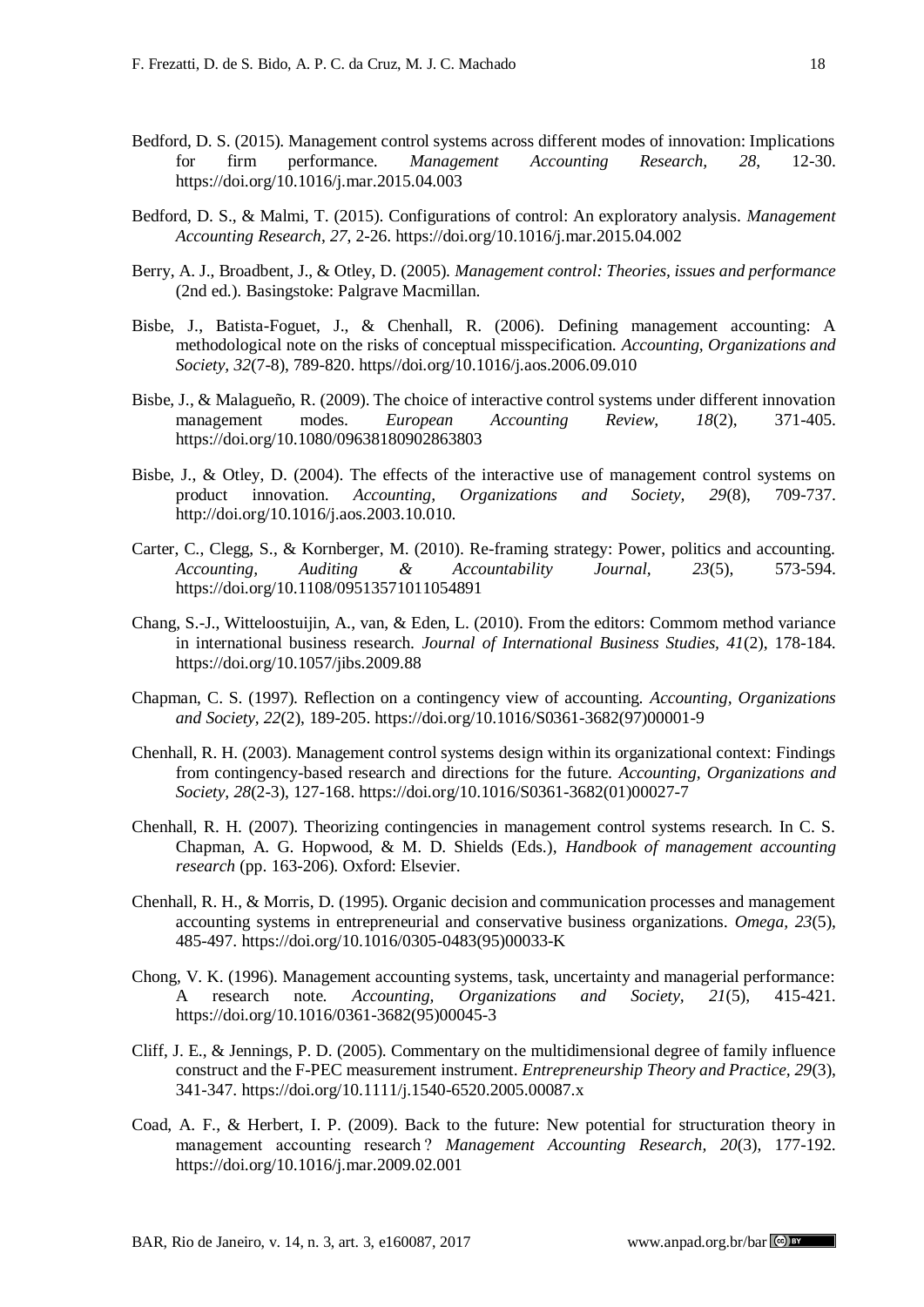- Cohen, J. (1988). *Statistical power analysis for the behavioral sciences* (2nd ed.). New York: Psychology Press.
- Cohen, J., Cohen, P., West, S. G., & Aiken, L. S. (2003). *Applied multiple regression/correlation analysis for the behavioral sciences* (3rd ed.). New Jersey: Lawrence Erlbaum Associates, Publishers.
- Coviello, N. E., & Jones, M. V. (2004). Methodological issues and international entrepreneurship research. *Journal of Business Venturing, 19*(4), 485-508. https://doi.org/10.1016/j.jbusvent.2003.06.001
- Cruz, A. P. C., Frezatti, F., & Bido, D. de S. (2015). Estilo de liderança, controle gerencial e inovação: Papel das alavancas de controle. *Revista de Administração Contemporânea, 19*(6), 772-794. Retrieved from http://www.scielo.br/pdf/rac/v19n6/1982-7849-rac-19-6-0772.pdf. https://dx.doi.org/10.1590/1982-7849rac2015150099
- Daft, R. I., & Macintosh, N. B. (1978). A new approach to design and use of management information. *California Management Review, 21*(1), 82-92. https://doi.org/10.2307/41165297
- Damanpour, F. (1991). Organizational innovation: A meta-analysis of effects of determinants and moderators. *Academy of Management Journal, 34*(3), 555-590. https://doi.org/10.2307/256406
- Damanpour, F., & Evan, W. M. (1984). Organizational innovation and performance: The problem of organizational lag. *Administrative Science Quarterly, 29*(3), 392-409. https://doi.org/10.2307/2393031
- Damanpour, F., & Gopalakrishnan, S. (1998). Theories of organizational structure and innovation adoption: The role of environmental change. *Journal of Engineering and Technology Management, 15*(1), 1-24. https://doi.org/10.1016/S0923-4748(97)00029-5
- Davila, T. (2005). The promise of management control systems for innovation and strategic change. In C. S. Chapman (Ed.), *Controlling strategy: Management, accounting, and performance measurement* (pp. 37-61). New York: Oxford University Press.
- Davila, T., & Wouters, M. (2005). Managing budget emphasis through the explicit design of conditional budgetary slack. *Accounting, Organizations and Society, 30*(7-8), 587-608. https://doi.org/10.1016/j.aos.2004.07.002
- Devellis, R. F. (2003). *Scale development: Theory and applications* (2nd ed.). Thousand Oaks: Sage Publications.
- Etherington, L., & Tjosvold, D. (1998). Managing budget conflicts: contribution of goal interdependence and interaction. *Canadian Journal of Administrative Sciences / Revue Canadienne des Sciences de l'Administration, 15*(2), 142-151. https://doi.org/10.1111/j.1936- 4490.1998.tb00158.x
- Ettlie, J. E., Bridges, W. P., & O' Keefe, R. D. O. (1984). Organization strategy and structural differences for radical versus incremental innovation. *Management Science, 30*(6), 682-695. https://doi.org/10.1287/mnsc.30.6.682
- Ferreira, A., & Otley, D. (2009). The design and use of performance management systems: An extended framework for analysis. *Management Accounting Research, 20*(4), 263-282. https://doi.org/10.1016/j.mar.2009.07.003
- Freeman, C. (1995). The 'national system of innovation' in historical perspective. *Cambridge Journal of Economics, 19*(1), 5-24. https://doi.org/10.1093/oxfordjournals.cje.a035309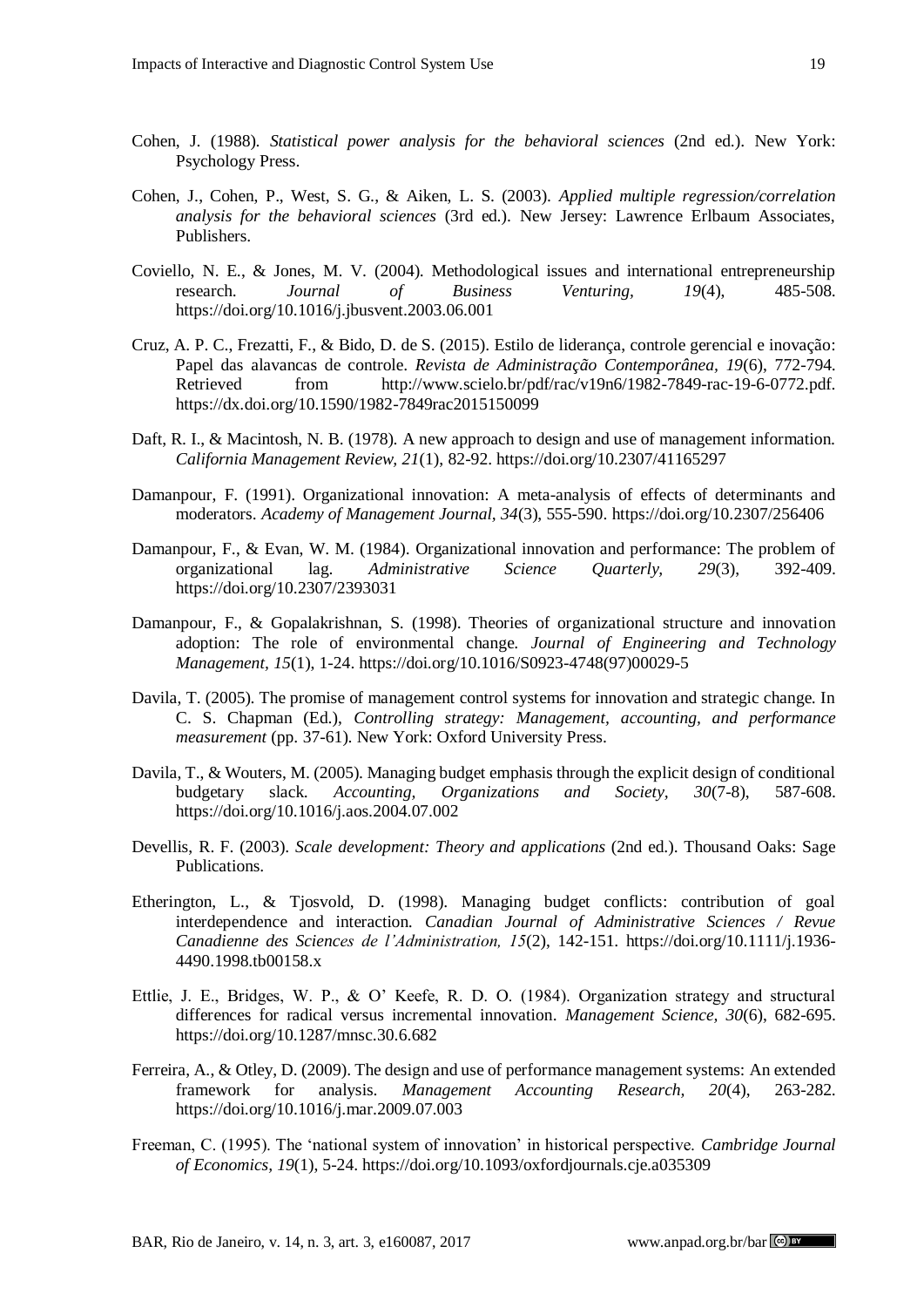- Germain, R. (1996). The role of context and structure in radical and incremental logistics innovation adoption. *Journal of Business Research, 35*(2), 117-127. https://doi.org/10.1016/0148- 2963(95)00053-4
- Gersick, C. J. G. (1991). Revolutionary change theories: A multilevel exploration of the punctuated equilibrium paradigm. *The Academy of Management Review, 16*(1), 10-36. https://doi.org/10.2307/258605
- Gopalakrishnan, S., & Damanpour, F. (1994). Patterns of generation and adoption of innovation in organizations : Contingency models of innovation attributes. *Journal of Engineering and Technology Management, 11*(2), 95-116. https://doi.org/10.1016/0923-4748(94)90001-9
- Groot, T., & Lukka, K. (2000). *Cases in management accounting*. Harlow: Prentice Hall.
- Gupta, A. K., & Govindarajan, V. (2001). Converting global presence into global competitive advantage. *Academy of Management Executive, 15*(2), 45-58. https://doi.org/10.5465/ame.2001.4614881
- Gupta, V., Levernburg, N. M., Moore, L., Motwani, J., & Schwarz, T. V. (2011). The spirit of family business: A comparative analysis of Anglo, Germanic and Nordic nations. *International Journal of Cross Cultural Management, 11*(2), 133-151. https://doi.org/10.1177/1470595811399187
- Hair, J. F., Jr., Black, W. C., Babin, B. J., & Anderson, R. E. (2010). *Multivariate data analysis*. Upper Side River: Prentice Hall.
- Hair, J. F., Jr., Hult, G. T. M., Ringle, C. M., & Sarstedt, M. (2014). *A primer on partial least squares structural equation modeling (PLS-SEM).* Thousand Oaks, CA: Sage Publications, Inc.
- Haustein, E., Luther, R., & Schuster, P. (2014). Management control systems in innovation companies: A literature based framework. *Journal of Management Control, 24*(4), 343-382. https://doi.org/10.1007/s00187-014-0187-5.
- Henri, J. (2006). Management control systems and strategy: A resource-based perspective. *Society, 31*(6), 529-558. http://doi.org/10.1016/j.aos.2005.07.001
- Henseler, J., Ringle, C. M., & Sinkovics, R. R. (2009). The use of partial least squares path modeling in international marketing. In R. R. Sinkovics & P. N. Ghauri (Eds.), *New challenges to international marketing* (Advances in International Marketing, Vol. 20, pp. 277-319). Bingley, UK: Emerald Group Publishing Limited.
- Hoffmann, S., Mai, R., & Smirnova, M. (2011). Development and validation of a cross-nationally stable scale of consumer animosity. *The Journal of Marketing Theory and Practice, 19*(2), 235-252. http://doi.org/10.2753/MTP1069-6679190208
- Hofmann, S., Wald, A., & Gleich, R. (2012). Determinants and effects of the diagnostic and interactive use of control systems: An empirical analysis on the use of budgets. *Journal of Management Control, 23*(3), 153-182. http://doi.org/10.1007/s00187-012-0156-9
- Holt, D. T., Rutherford, M. W., & Kuratko, D. F. (2010). Advancing the field of family business research: Further testing the measurement properties of the F-PEC. *Family Business Review, 23*(1), 76-88. https://doi.org/10.1177/0894486509349943
- Hoskisson, R. E., Eden, L., Lau, C. M., & Wright, M. (2000). Strategy in emerging economies. *Academy of Management Journal, 43*(3), 249-267. Retrieved from http://www.jstor.org/stable/1556394
- Hunt, S. D., & Duhan, D. F. (2002). Competition in the third millennium: Efficiency or effectiveness ? *Journal of Business Research, 55*(2), 97-102. https://doi.org/10.1016/s0148-2963(00)00144-2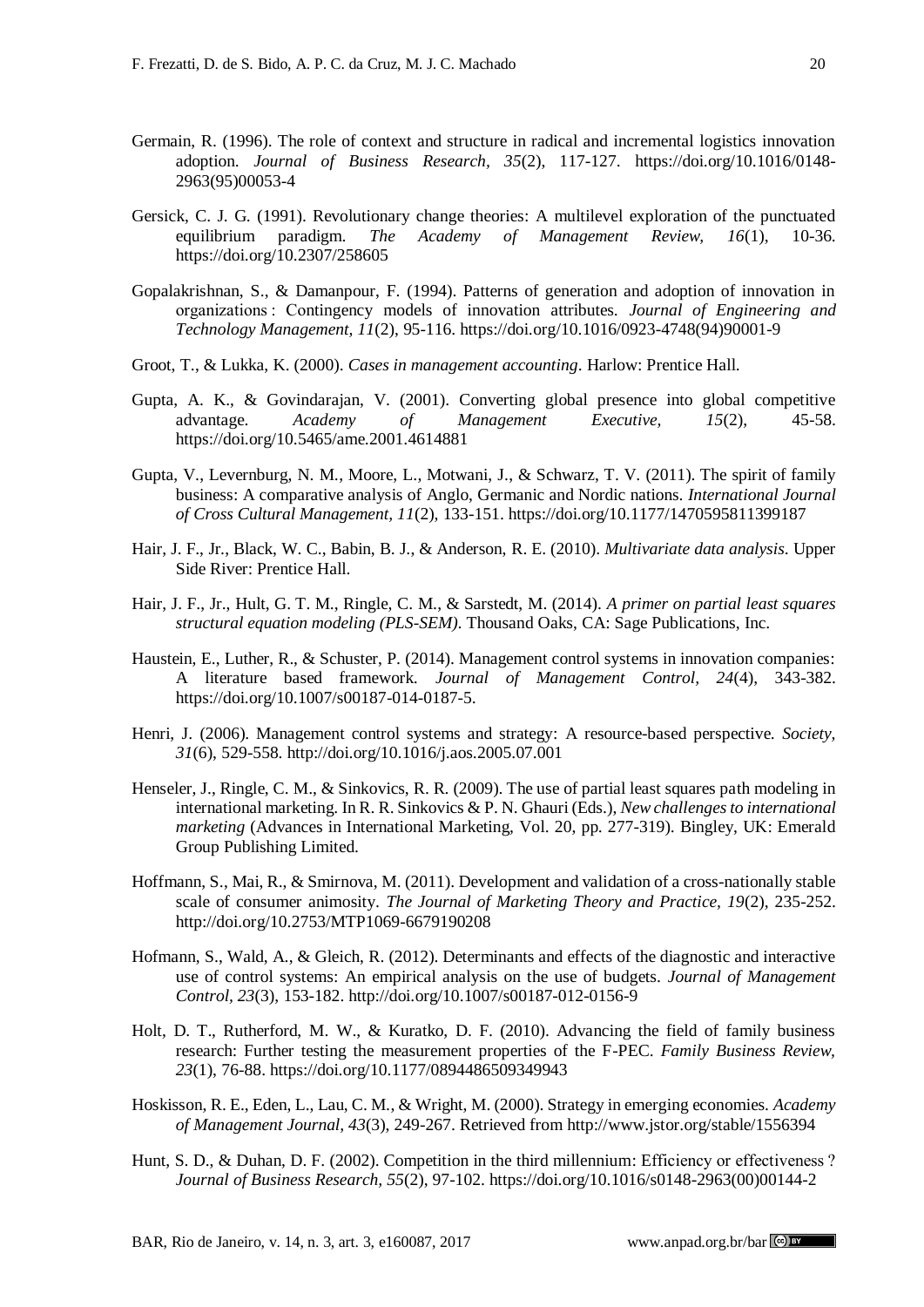- Jack, L., & Mundu, J. (2013). Routine and change: The role of management accounting and control. *Journal of Accounting & Organizational Change, 9*(2), 112-118. https://doi.org/10.1108/18325911311325924
- Jarzabkowski, P. (2004). Strategy as practice: Recursiveness, adaptation, and practices-in-use. *Organization Studies, 25*(4), 529-560. https://doi.org/10.1177/0170840604040675
- Kaplan, R. S., & Norton, D. P. (1996). *Balanced scorecard: Translating strategy into action*. Boston: Harvard Business School Press.
- Koberg, C. S., Detienne, D. R., & Heppard, K. A. (2003). An empirical test of environmental, organizational, and process factors affecting incremental and radical innovation. *The Journal of High Technology Management Research, 14*(1), 21-45. https://doi.org/10.1016/s1047- 8310(03)00003-8
- Kober, R., Ng, J., & Paul, B. J. (2007). The interrelationship between management control mechanisms and strategy. *Management Accounting Research, 18*(4), 425-452. https://doi.org/10.1016/j.mar.2007.01.002
- Little, T. D., Lindenberger, U., & Nesselroade, J. R. (1999). On selecting indicators for multivariate measurement and modeling with latent variables: When "good" indicators are bad and "bad" indicators are good. *Psychological Methods, 4*(2), 192-211. https://doi.org/10.1037//1082- 989x.4.2.192
- Malagueño, R., & Bisbe, J. (2010). *The role of management accounting and control systems as antecedents of organizational creativity and innovation capabilities*. Retrieved from http://papers.ssrn.com/sol3/papers.cfm?abstract\_id=1720989
- Malmi, T., & Brown, D. (2008). Management control systems as a package opportunities, challenges and research directions. *Management Accounting Research, 19*(4), 287-300. https://doi.org/10.1016/j.mar.2008.09.003
- Meyer, K. E., Estrin, S., Bhaumik, S. K., & Peng, M. W. (2009). Institutions, resources and entry strategies in emerging economies. *Strategic Management Journal, 30*(1), 61-80. https://doi.org/10.1002/smj.720
- Moll, J. (2015). Editorial: Special issue on innovation and product development. *Management Accounting Research, 28*, 2-11. https://doi.org/10.1016/j.mar.2015.05.003
- Mundy, J. (2010). Creating dynamic tensions through a balanced use of management control systems. *Accounting, Organizations and Society, 35*(5), 499-523. https://doi.org/10.1016/j.aos.2009.10.005
- Naranjo-Gil, D., & Hartmann, F. (2007). Management accounting systems, top management team heterogeneity and strategic change. *Accounting, Organizations and Society, 32*(7/8), 735-756. https://doi.org/10.1016/j.aos.2006.08.003
- Podsakoff, P. M., MacKenzie, S. B., Lee, J.-Y., & Podsakoff, N. P. (2003). Common method biases in behavioral research: A critical review of the literature and recommended remedies. *The Journal of Applied Psychology, 88*(5), 879-903. https://doi.org/10.1037/0021-9010.88.5.879
- Porter, M. (1989). *Vantagem competitiva*. Rio de Janeiro: Campus.
- Ringle, C. M., Sarstedt, M., & Straub, D. W. (2012). A critical look at the use of PLS-PM in MIS Quarterly. *MIS Quarterly, 36*(1), iii-xiv. Retrieved from http://misq.org/skin/frontend/default/misq/pdf/V36I1/EdCommentsV36N1.pdf
- Rogers, E. M. (1995). *Diffusion of innovations*. New York: The Free Press.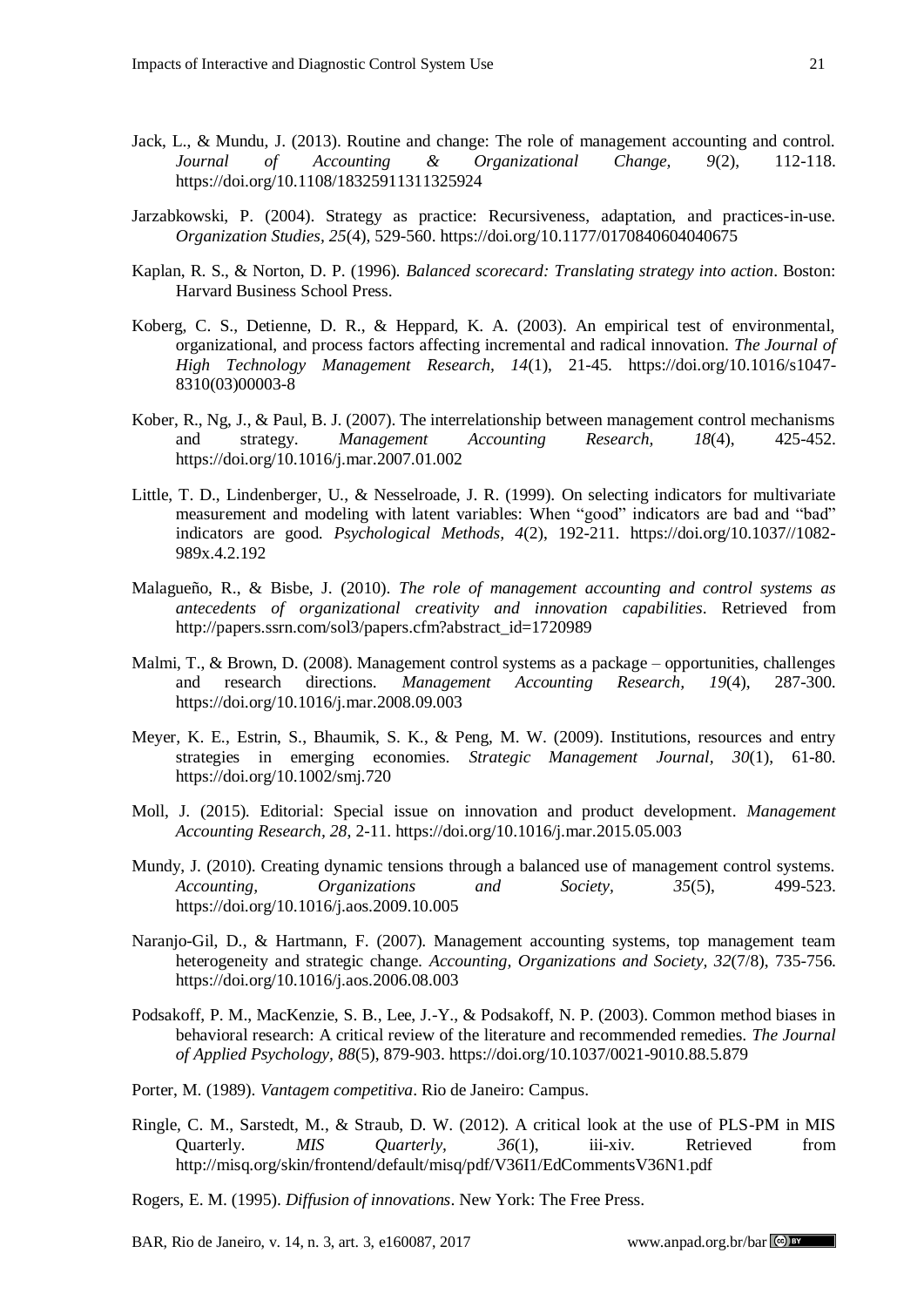- Schumpeter, J. A. (1997). T*eoria do desenvolvimento econômico: uma investigação sobre lucros, capital, crédito, juro e ciclo econômico*. São Paulo: Nova Cultural.
- Simons, R. (1991). Strategic orientation and top management attention to control systems. *Strategic Management Journal, 12*(1), 49-62. https://doi.org/10.1002/smj.4250120105
- Simons, R. (1994). How new top managers use control systems as levers of strategic renewal. *Strategic Management Journal, 15*(3), 169-189. https://doi.org/10.1002/smj.4250150301
- Simons, R. (1995). *Levers of control: How managers use innovative control systems to drive strategic renewal*. Boston: Harvard Business Press.
- Sitkin, S. B. (1996). Learning through failure: The strategy of small losses. In M. D. Cohen & L. S. Sproull (Eds.), *Organizational learning* (pp. 541-578). Thousand Oaks: Sage Publications.
- Su, S., Baird, K., & Schoch, H. (2015). The moderating effect of organisational life cycle stages on the association between the interactive and diagnostic approaches to using controls with organisational performance. *Management Accounting Research, 26*, 40-53. https://doi.org/10.1016/j.mar.2014.09.001
- Sutton, C. (1998). *Strategic concepts*. Basingstoke: Macmillan Publishers.
- Teece, D. J. (2010). Business models, business strategy and innovation. *Long Range Planning, 43*(2/3), 172-194. https://doi.org/10.1016/j.lrp.2009.07.003
- Tessier, S., & Otley, D. (2012). From management controls to the management of controls. *Accounting, Auditing & Accountability Journal, 25*(5), 776-805. https://doi.org/10.1108/09513571211234259
- Tushman, M., & Romanelli, E. (1985). Organizational evolution: A metamorphosis model of convergence and reorientation. *Research in Organizational Behavior, 7*, 171-222.
- Un, C. A., Cuervo-Cazurra, A., & Asakawa, K. (2010). R&D collaborations and product innovation. *The Journal of Product Innovation Management, 27*(3), 673-689. https://doi.org/10.1111/j.1540- 5885.2010.00744.x
- Widener, S. K. (2007). An empirical analysis of the levers of control framework. *Accounting, Organizations and Society, 32*(7/8), 757-788. http://doi.org/10.1016/j.aos.2007.01.001

Zimmerman, J. (2011). *Accounting for decision making and control*. New York: McGraw-Hill.

# **Authors' Profiles**

Fábio Frezatti

Av. Prof. Luciano Gualberto, 908, Cidade Universitária, FEA 3, 05508-010, São Paulo, SP, Brazil. E-mail address: frezatti@usp.br

Diógenes de Souza Bido Rua da Consolação, 930, 01302-907, São Paulo, SP, Brazil. E-mail address: diogenesbido@yahoo.com.br

Ana Paula Capuano da Cruz Av. Itália, km 8, s/nº, 96201-900, Rio Grande, RS, Brazil. E-mail address: anapaulacapuanocruz@hotmail.com

Maria José C. Machado SP 308, km 156, Piracicaba, SP, Brazil. E-mail address: mjczen@gmail.com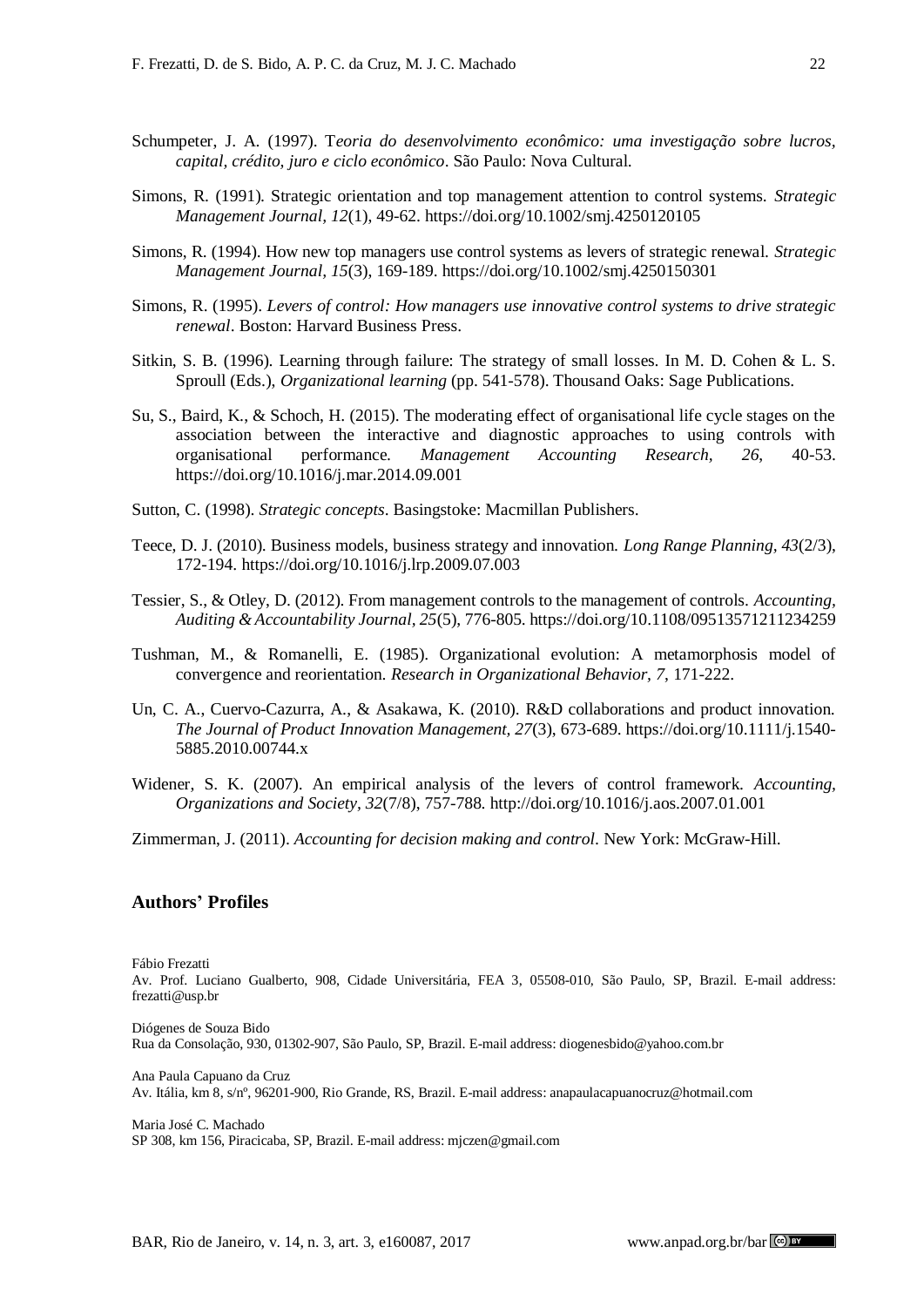# **APPENDIX**

# **Questionnaire**

|                  |                                                                                                                                                         | S   | M   | <b>SD</b> | FL   |
|------------------|---------------------------------------------------------------------------------------------------------------------------------------------------------|-----|-----|-----------|------|
| External stimuli | Answer the questions below according to your level of agreement. As a general rule, in your organization,<br>external stimuli for INNOVATION come from: |     |     |           |      |
|                  | Q251 dynamics of international competition                                                                                                              | (a) | 3.4 | 1.56      | 0.64 |
|                  | Q252 governmental regulation and deregulation                                                                                                           | (a) | 3.9 | 1.13      | X    |
|                  | O253 increases in customer demands                                                                                                                      | (a) | 4.5 | 0.87      | 0.79 |
|                  | Q254 restrictions on the availability of scarce resources                                                                                               | (a) | 3.7 | 1.22      | X    |
|                  | Q255 competitor advances that threaten current and future products                                                                                      | (a) | 4.0 | 1.19      | 0.74 |

| Dynamic tensions | Dynamic tension in a company is something that creates a conflict in its management. Indicate your level of<br>agreement with the specified types of dynamic tension more relevant to innovation opportunities: |     |     |      |      |  |  |  |
|------------------|-----------------------------------------------------------------------------------------------------------------------------------------------------------------------------------------------------------------|-----|-----|------|------|--|--|--|
|                  | Q511 unlimited opportunities (worth any innovation opportunity)                                                                                                                                                 | (a) | 3.2 | 1.15 |      |  |  |  |
|                  | Q512 limited attention (the focus is clearly defined as is the time used to make<br>the focus viable)                                                                                                           | (a) | 3.7 | 1.02 | 0.62 |  |  |  |
|                  | Q521 current strategies (previously decided in the formal planning process)                                                                                                                                     | (a) | 4.0 | 0.96 | 0.83 |  |  |  |
|                  | Q522 emerging (not yet observed in the formal planning process)                                                                                                                                                 | (a) | 3.7 | 0.94 | 0.68 |  |  |  |
|                  | Q531 manager self-interest                                                                                                                                                                                      | (a) | 3.6 | 1.18 | X    |  |  |  |
|                  | Q532 desire to contribute to the organization                                                                                                                                                                   | (a) | 4.2 | 0.76 | 0.69 |  |  |  |

|                     | Answer the questions below according to your level of agreement. As a general rule, in your organization<br>INNOVATION encompasses changes (in business dimensions): |     |     |      |      |  |  |  |  |
|---------------------|----------------------------------------------------------------------------------------------------------------------------------------------------------------------|-----|-----|------|------|--|--|--|--|
| Innovation Strategy | Q221 in processes                                                                                                                                                    | (a) | 4.4 | 0.75 | 0.72 |  |  |  |  |
|                     | O222 in technologies                                                                                                                                                 | (a) | 4.5 | 0.74 | 0.67 |  |  |  |  |
|                     | Q223 in products                                                                                                                                                     | (a) | 4.3 | 1.06 | 0.52 |  |  |  |  |
|                     | Q224 in the organisation                                                                                                                                             | (a) | 3.9 | 1.21 | 0.64 |  |  |  |  |
|                     | Q225 in the manner in which products and services are marketed/offered                                                                                               | (a) | 4.0 | 1.08 | 0.84 |  |  |  |  |

| Diagnostic Use of MCS | Answer the questions below according to your level of agreement.                                                  |     |     |      |      |
|-----------------------|-------------------------------------------------------------------------------------------------------------------|-----|-----|------|------|
|                       | Q111. there is formalized strategic planning in the company                                                       | (b) | 3.2 | 0.97 | 0.80 |
|                       | Q112. the company has an annual budget                                                                            | (b) | 3.7 | 0.74 | 0.65 |
|                       | Q113. the budget is aligned with and derives from strategic planning                                              | (b) | 3.1 | 1.05 | 0.88 |
|                       | Q114. there is a rolling forecast (projections aimed at providing financial<br>results)                           | (b) | 3.2 | 1.13 | 0.64 |
|                       | Q115, there is a capital budget (plan of investment projects)                                                     | (b) | 3.4 | 0.99 | 0.76 |
|                       | 0116, the company has budgetary control                                                                           | (b) | 3.7 | 0.52 | 0.69 |
|                       | Q117. individual performance explained by budgetary control affects the<br>variable remuneration of the executive | (b) | 2.5 | 1.39 | 0.58 |

 $\blacksquare$